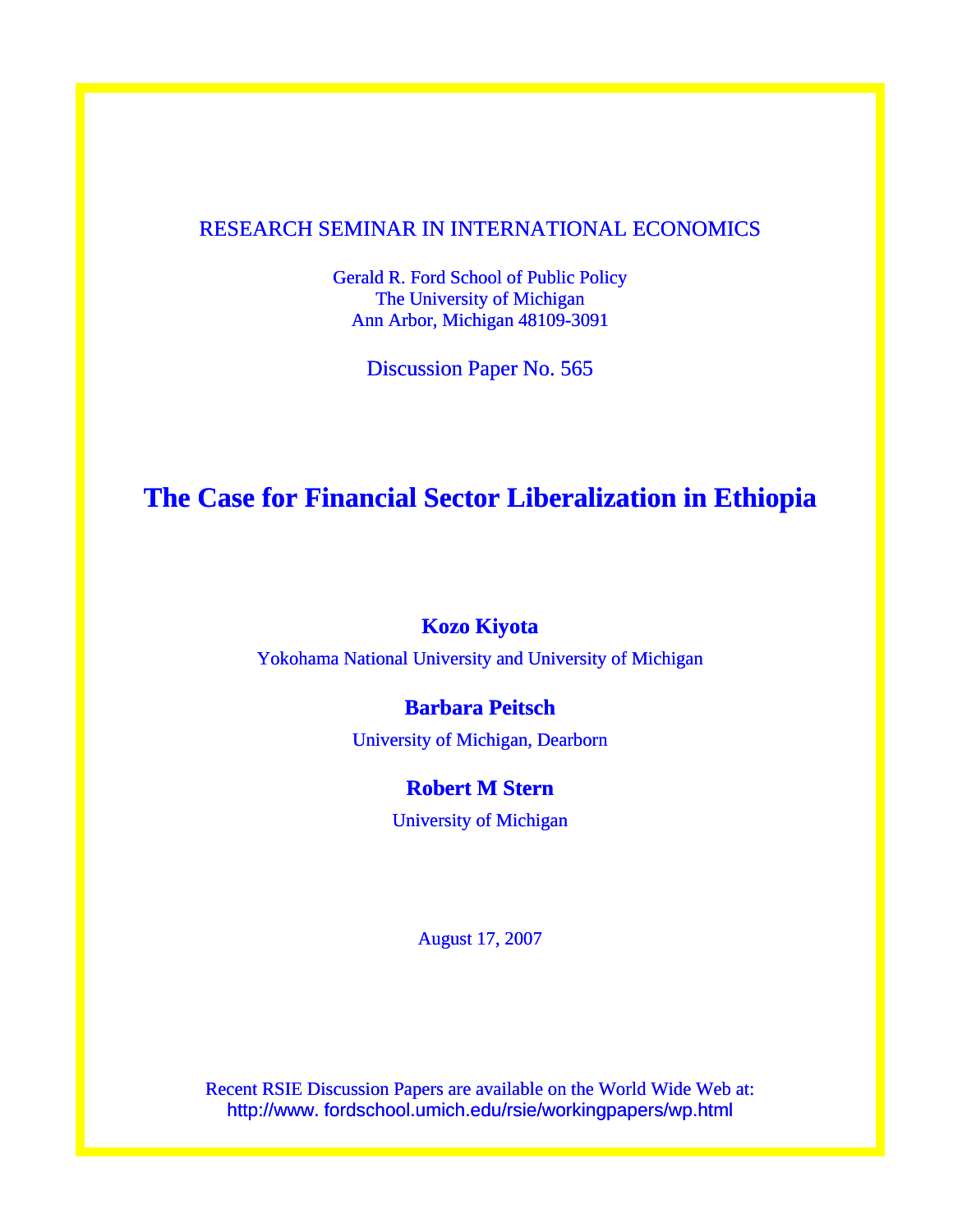## **The Case for Financial Sector Liberalization in Ethiopia\***

Kozo Kiyota *Yokohama National University and University of Michigan, Ann Arbor*  Barbara Peitsch *University of Michigan, Dearborn*  Robert M. Stern *University of Michigan, Ann Arbor* 

#### **Abstract**

This paper focuses on issues of financial sector liberalization in Ethiopia, with reference in particular to the Ethiopian banking sector. We identify two factors that may constrain Ethiopia's financial development. One is the closed nature of the Ethiopian financial sector in which there are no foreign banks, a non-competitive market structure, and strong capital controls in place. The other is the dominant role of state-owned banks. Our observations suggest that the Ethiopian economy would benefit from financial sector liberalization, especially from the entry of foreign banks and the associated privatization of state-owned banks.

JEL Classification Code: G21, G32, L33, O55

Key Words: foreign banks, state-owned banks, financial sector liberalization, Africa, Ethiopia

August 17, 2007

Address correspondence to:

\_\_\_\_\_\_\_\_\_\_\_\_\_\_\_\_\_\_\_\_\_\_\_\_

Robert M. Stern Gerald R. Ford School of Public Policy University of Michigan 735 S. State Street Ann Arbor, MI 48109-3091 Tel. 734-764-2373 Fax: 734-763-9181 E-mail: [rmstern@umich.edu](mailto:rmstern@umich.edu)

<sup>\*</sup> We wish to thank Derk Bienen of BKP Development for his valuable comments. Kozo Kiyota gratefully acknowledges the financial support from the Japan Society for the Promotion of Science (JSPS) 2006 Postdoctoral Fellowships for Research Abroad.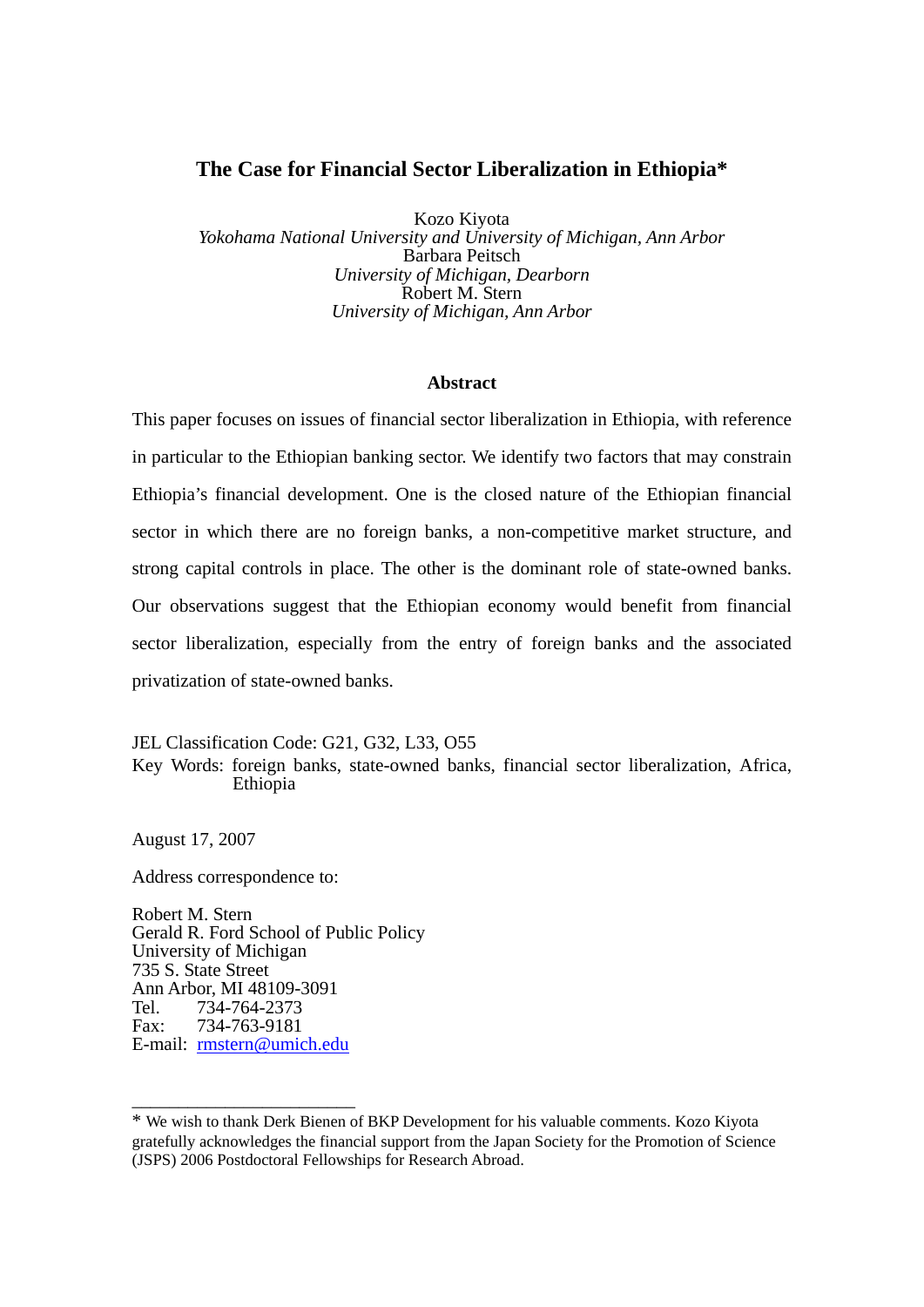### **1. Introduction**

Ethiopia appears unique compared to its East African neighbors (namely Kenya, Tanzania, and Uganda) and many other developing countries in that it has not yet opened its banking sector to foreign participation.<sup>[1](#page-27-0)</sup> The Ethiopian banking sector remains isolated from the impact of globalization. Although Ethiopian policy makers understand the potential importance of financial liberalization, $2$  it is widely believed that liberalization may result in loss of control over the economy and may not be economically beneficial.<sup>[3](#page-27-1)</sup>

While Ethiopia's financial sector has not been studied to any great extent, the benefits of financial sector liberalization for developing countries have been widely investigated, with conclusions suggesting that there may be significant positive effects involved. For example, Demirgüç-Kunt, Levine, and Min (1998) investigated the effects of foreign bank presence in 80 countries between 1988 and 1995. They found that liberalizing restrictions on foreign bank entry accelerated the efficiency of the domestic banking sector, and thereby contributed to long-run economic growth. Mattoo, Rathindran, and Subramanian (2006) examined the effects of financial liberalization on per-capita GNP growth in 59 countries between 1990 and 1999 and found that openness in financial services had positive and significant effects on economic growth.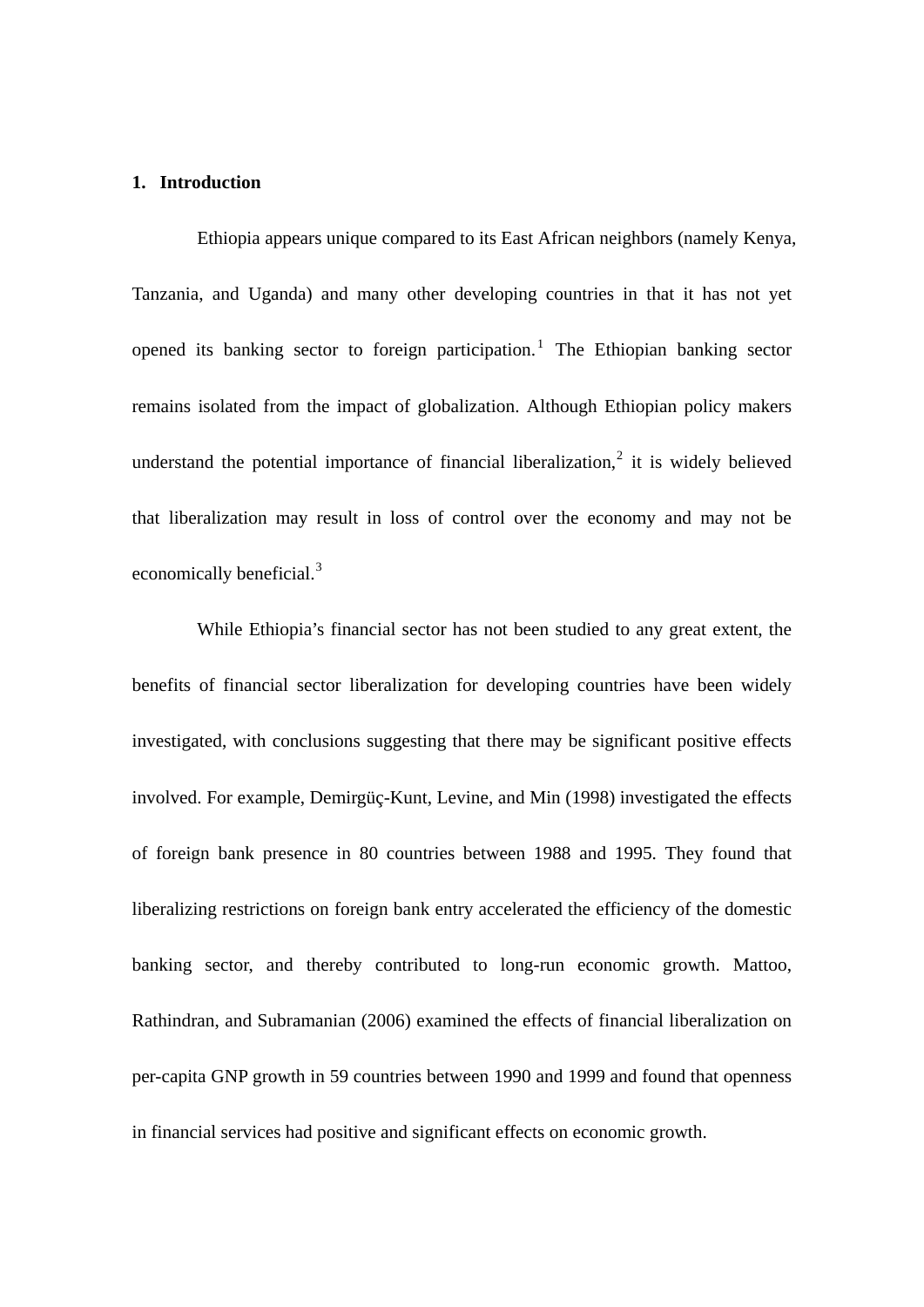Similarly, a number of studies have examined whether the level of development of financial intermediation and the degree of state ownership of banks were determinants of economic growth. Thus, for example, Levine, Loayza, and Beck (2000) examined the effects of financial intermediation on economic growth in 74 countries from 1960 to 1995 and found that greater financial intermediation development had a significantly positive impact on economic growth. La Porta, Lopez-de-Silanes, and Shleifer (2002) examined the ownership structure of banks in 92 countries and found that higher government ownership of banks resulted in lower per-capita GDP growth from 1960 to 1995, even when initial financial intermediation development had a positive and significant effect. They also found that higher government ownership of banks was associated with slower subsequent financial sector development and lower productivity growth. It is noteworthy that, because of data constraints, these studies did not include Ethiopia.<sup>[4](#page-27-1)</sup>

What distinguishes our paper is that we take a close look at the Ethiopian banking sector to consider whether Ethiopia would benefit from allowing foreign participation. Our contribution is threefold. First, we utilize Ethiopian bank-level data to analyze the performance of state-owned vis-à-vis privately-held banks. Second, we identify the stakeholder opposition to financial sector liberalization. Finally, we address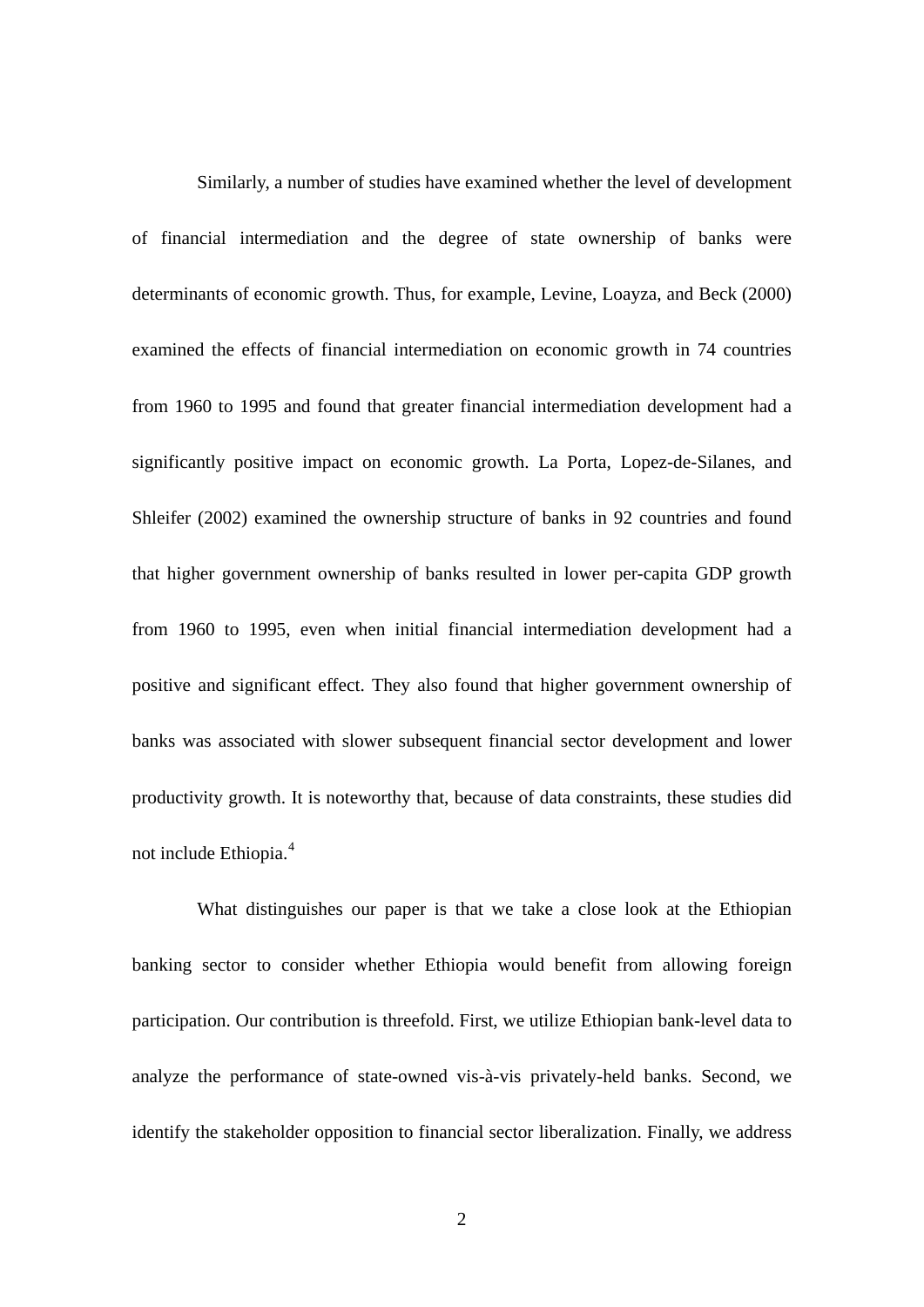the potential benefits and qualifications to liberalization for the Ethiopian economy.

In what follows, Section 2 provides background information on the Ethiopian economy and financial sector development. Section 3 compares Ethiopia's key economic, social, and financial indicators with those of other East and Sub-Saharan African (SSA) countries. Section 4 examines the performance of state-owned and private banks in Ethiopia. Section 5 outlines the stakeholder opposition to financial sector liberalization, and Section 6 considers the potential benefits and qualifications to liberalization. Section 7 concludes.

#### **2. Historical Background: Ethiopian Economy and Financial Sector**

Ethiopia has some notable historical differences compared to other countries in the region. Although occupied by the Italians for a short time in the 1930s, Ethiopia does not share the colonial legacy of its neighbors. Its population (now nearly 80 million) has historically been, and continues to be, almost evenly divided between Coptic Christians and Muslims, with a very small Jewish population still located in the Northwest of the country. The Ethiopian economy has been state controlled through a series of industrial development plans since the Imperial Government of Haile Selassie. It was managed as a Soviet-style centrally planned economy under a socialist government from 1976-1991. The post-1991 government led a transition to a more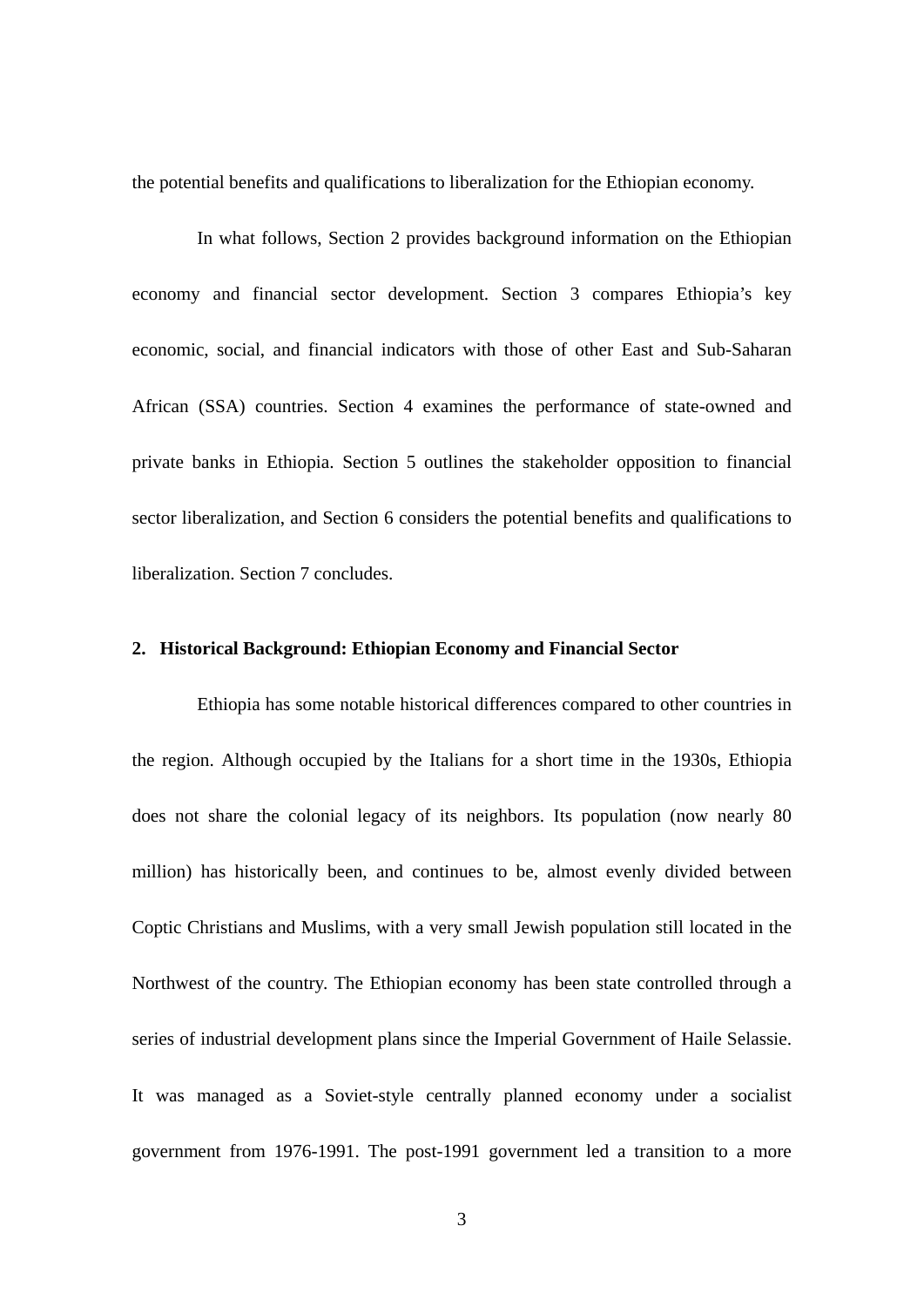market-based system, and subsequent governments have introduced further reforms. Although state control has been reduced and domestic and foreign (private) investment promoted, the state still plays a dominant role in the economy today.

Ethiopia's financial sector remains closed and is much less developed than its neighbors. Ethiopia has no capital market and very limited informal investing in shares of private companies. A series of financial sector reforms has been introduced since 1994, when private banks were allowed to be re-established. But the three large state-owned banks continue to dominate the market in terms of capital, deposits and assets. The current government is committed to alleviating poverty through privatesector development and through integrating Ethiopia into the global economy. However, the government does not at this time seem prepared to privatize large state-owned enterprises (or banks), allow for private ownership of land, or open the financial sector to foreign participation and competition.

#### **3. How Is Ethiopia Different from Other African Countries?**

As noted, Ethiopia has a unique economic and social/historical background, but it is not clear how it is different from other African countries. To address this question, this section compares key economic, social, and financial indicators for Ethiopia with those of other African countries.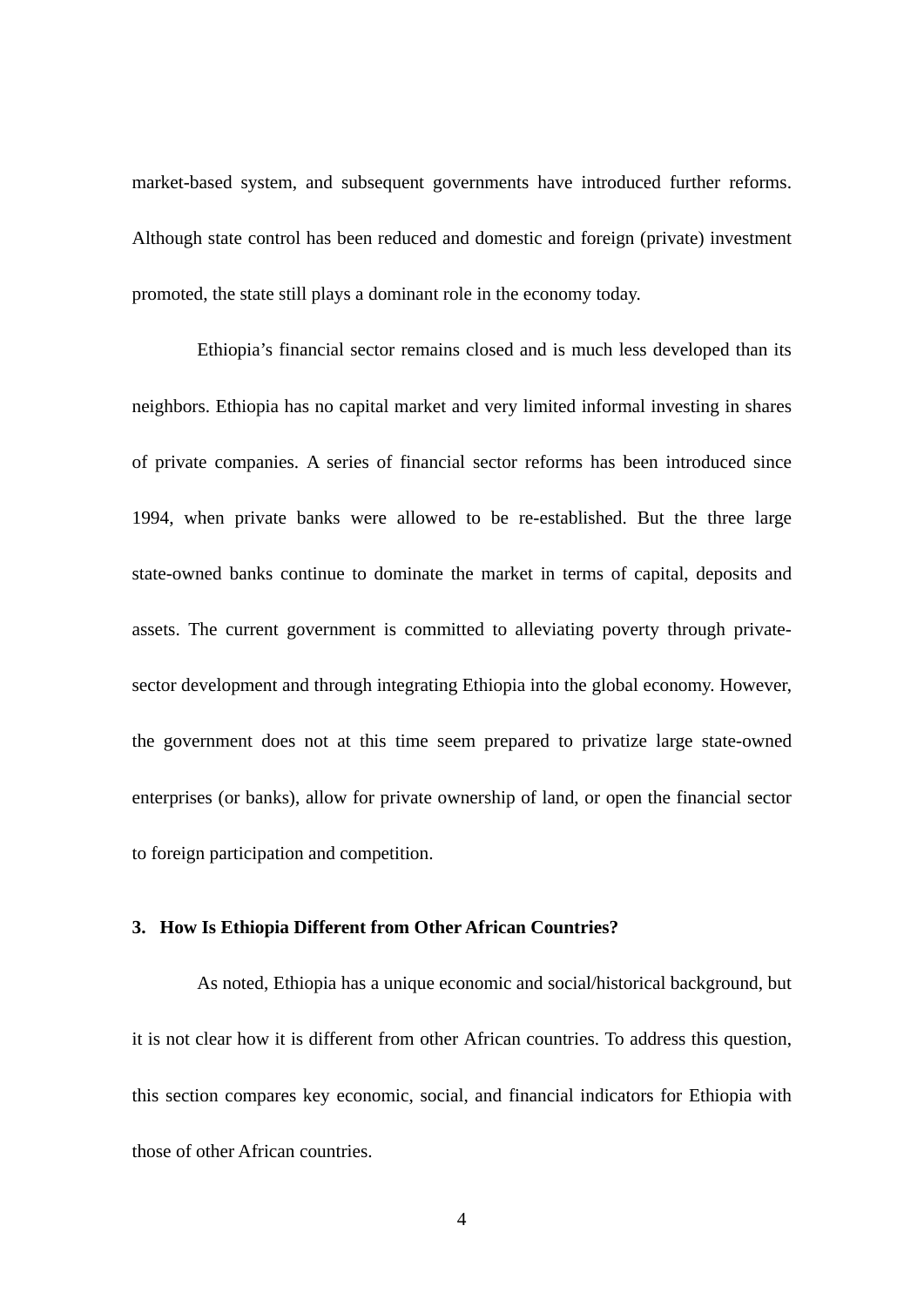Table 1 summarizes the key indicators for four East African countries (Ethiopia, Kenya, Tanzania, and Uganda) and Sub-Saharan Africa (SSA) as a whole. Ethiopia has similar economic and social features compared to many other African countries, including historically low per-capita GDP growth rates, an underdeveloped infrastructure, and a legal system based on English law. But Ethiopia also has some differences from other African countries. In 2005, per-capita GDP was 140.6 U.S. dollars, the lowest level in East Africa. Agricultural dependency and rural population are 46.3 and 84.0 percent, respectively, both of which are among the highest in East Africa. Life expectancy is 42.7 years, the lowest in the region. Only 22.0 percent of the population has access to clean drinking water, which is the lowest in SSA. These characteristics clearly show that Ethiopia is one of the least developed countries in East Africa and among SSA countries.

### $==$ Table  $1 ==$

Table 1 also includes key financial indicators. Following Levine et al. (2000), we utilize three financial intermediation variables. The first indicator is liquid liabilities, which is defined as M3 (currency plus demand and interest-bearing liabilities of banks and non-bank financial institutions) as a percentage of GDP. According to Levine et al., this is a typical measure of 'financial depth' and thus of the overall size of the financial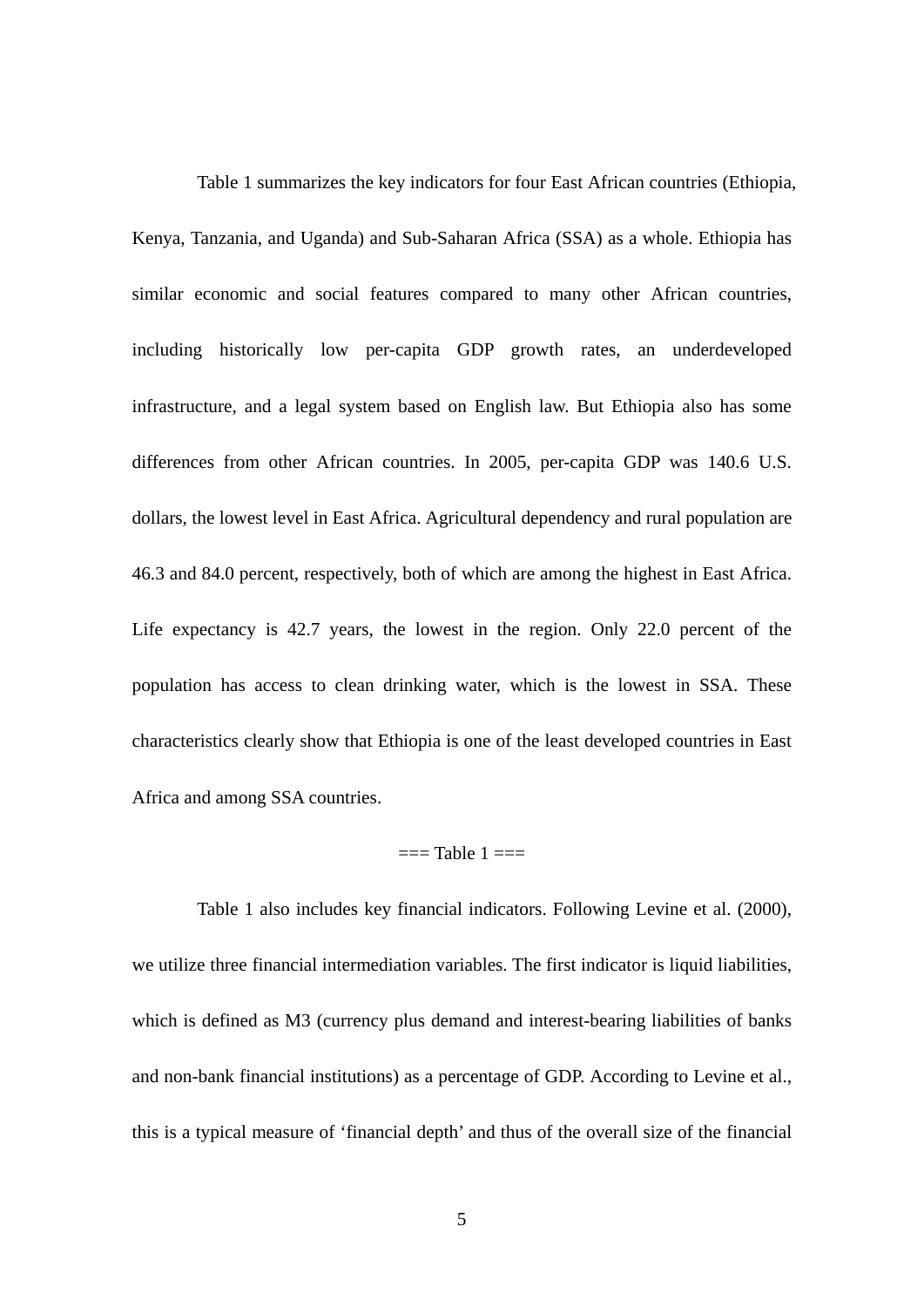sector. The second indicator, commercial-central bank, is defined as commercial bank assets as a share of commercial bank plus central bank assets. This measure captures how the economy's savings are allocated to commercial banks. The third indicator is private credit, defined as credit extended to the private sector as a ratio to GDP. Levine et al. (2000) emphasize the key importance of private credit.

As previously noted, Levine et al. (2000) found a strong positive relationship between the development of financial intermediation and economic growth. Based on Ethiopia's poor economic and social indicators, one may expect Ethiopian financial intermediation to perform poorly. However, this is not borne out by all the financial intermediation indicators noted in Table 1. That is, in 2004, credit issued to the private sector in Ethiopia was 19.1 percent of GDP (the 2nd highest in East Africa and the 5th in SSA), and liquid liabilities were 44.6 percent of GDP (the largest in East Africa and the fourth in SSA).

However, on closer inspection, with respect to private credit to GDP, Ethiopia's GDP is relatively low, so this does not necessarily mean then that intermediation is stronger in Ethiopia on this dimension. Note also that Ethiopia's gross domestic saving rate is only 3.6 percent, the lowest in East Africa. This implies that much of the population does not have ready access to banking services, and it may also be the case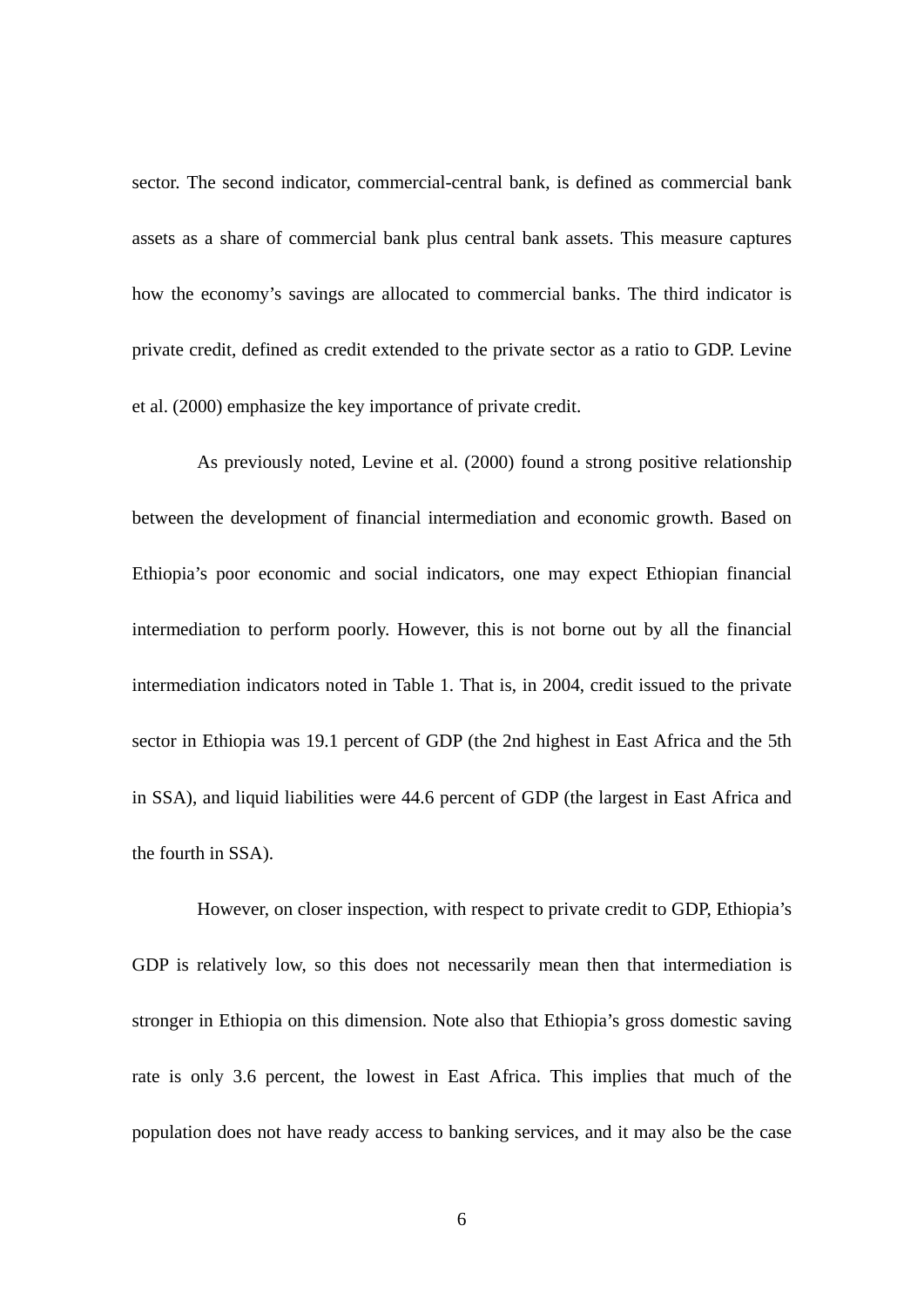that the infrastructure for banking in rural areas is especially poor. It should also be noted that liquid liabilities (i.e., M3) can be increased by worker remittances rather than domestic saving. Hence, the credit issued and liquidity indicators noted may not reflect depth in Ethiopia's financial system.

It is further worth noting that the financial liberalization index, which measures banking security and independence from government control, on a scale of 10 to 100 (100 being the most liberal), is only 20 for Ethiopia (the lowest in SSA). This indicates that the Ethiopian financial sector is highly controlled by the government, a finding that is consistent with Dailami (2000), who ranked Ethiopia as the most closed country in the 96 countries for 1997 covered in his study.

Moreover, bank concentration, defined as the asset share of the three largest banks, is 87.9 percent in Ethiopia, which is the highest in East Africa. Indeed, the Ethiopian banking sector is dominated by one large state-owned bank, the Commercial Bank of Ethiopia (CBE). Table 2 presents the assets of Ethiopian banks for 1998-2006.<sup>[5](#page-27-1)</sup> In 2004, there were three state-owned banks and six private banks. The asset share of the CBE was 66.3 percent, while the share of all three state-owned banks was nearly 80 percent. These results clearly indicate the dominant state control of the Ethiopian banking sector.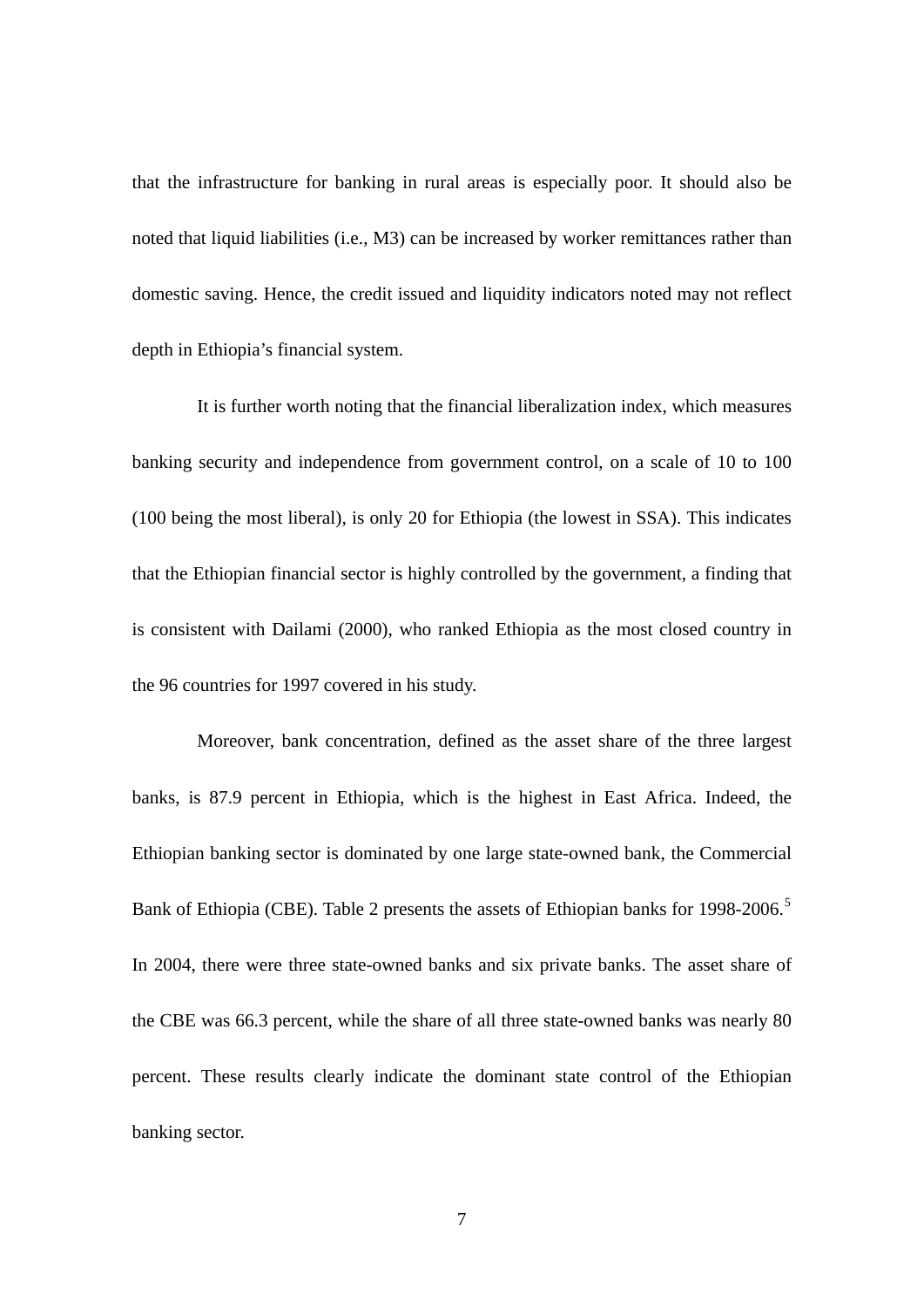$=$  Table  $2 ==$ 

The foregoing observations have important implications. As discussed above, Demirgüç-Kunt et al. (1998) and Mattoo et al. (2006) found a positive relationship between financial sector openness and economic growth. Mattoo et al. emphasized that the key elements of financial openness are domestic market competition, foreign ownership, and limited capital controls, all of which are lacking in Ethiopia. That is, high bank concentration indicates a lack of competition in Ethiopia's banking sector. Foreign banks are not permitted to enter the market in any form, and the Ethiopian Government maintains strong control over international capital movements.

We may also note the study by Beck et al. (2004), who concluded that increases in bank concentration were an obstacle to obtaining finance. They found that the constraining effects of bank concentration were exacerbated by more restrictions on bank activities, more government interference in the banking sector, and a larger share of government-owned banks. By the same token, these constraining effects were dampened by the presence of a large share of foreign banks. It would appear therefore that the highly closed nature of the in Ethiopian financial sector would serve to negate the positive effects that would otherwise come from greater financial intermediation.

#### **4. State-owned Versus Private Banks**

8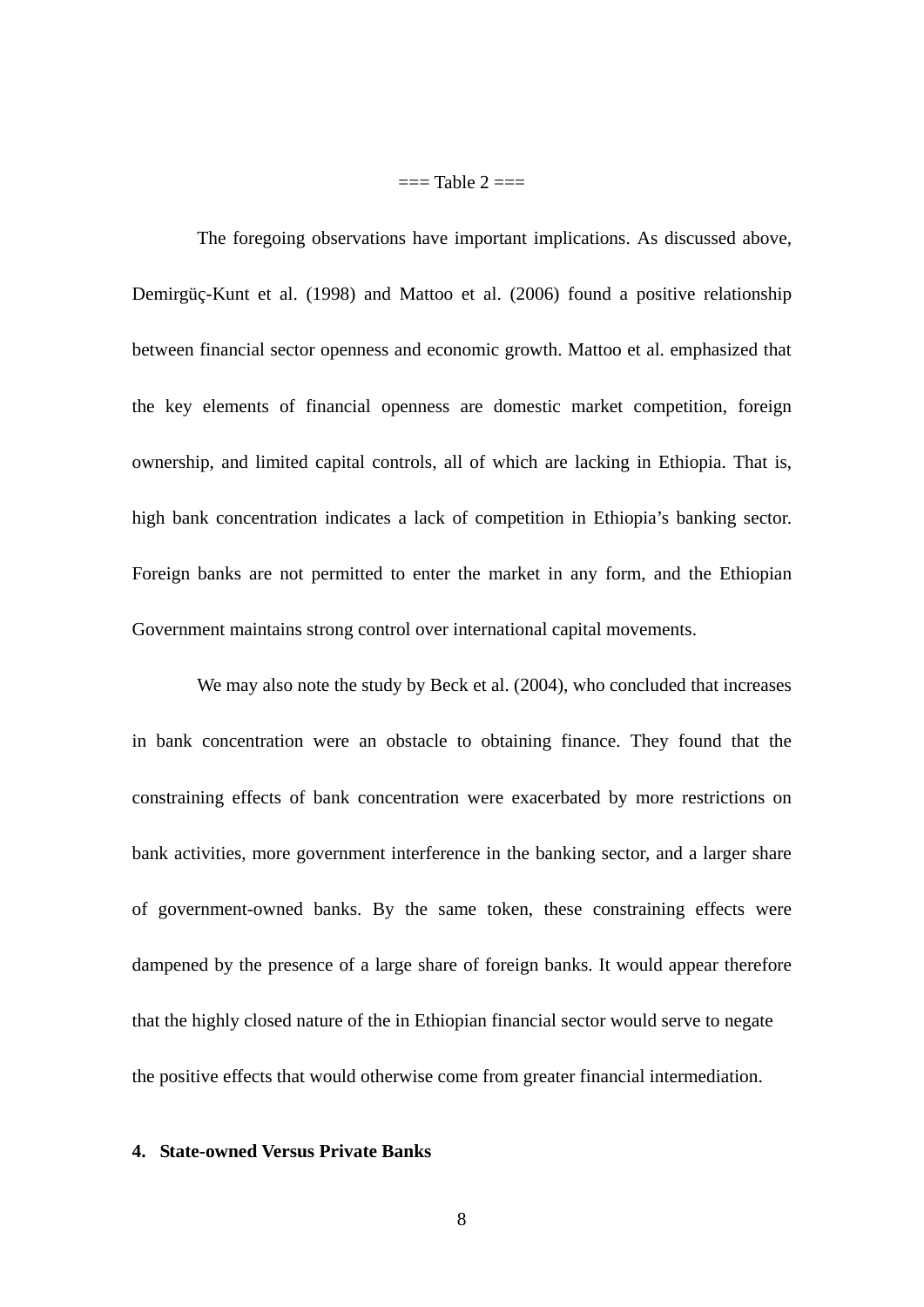Several studies such as La Porta et al. (2002) have found that the performance of private banks is typically better than state-owned banks. The previous section suggests that the large asset share of state-owned banks may be a factor that inhibits growth. This section examines whether state-owned banks underperform relative to private banks.

Table 3 presents the total assets and return on assets (ROA) of Ethiopian state-owned and private banks from 1998 to 2006. It can be seen that the share of assets of private banks grew from 6.4 percent in 1998 to 30.4 percent in 2006. This in turn implies that the share of state-owned banks significantly declined. Note, however, that the values of total assets increased from 1998 to 2006 for both state-owned and private banks. This suggests that the Ethiopian banking sector has grown rapidly. The growth of private banks has been much faster than state-owned banks, although more than two-thirds of assets are still held by state-owned banks.<sup>[6](#page-27-1)</sup> It is also evident that private banks show generally better performance than state-owned banks. In seven out of nine years, private banks had higher ROA than state-owned banks. Note, however, that the ROA of the private banks did not improve for the last three years, 2004-06.

#### $==$ Table  $3 ==$

Table 4 shows the interest-rate spreads between state-owned and private banks.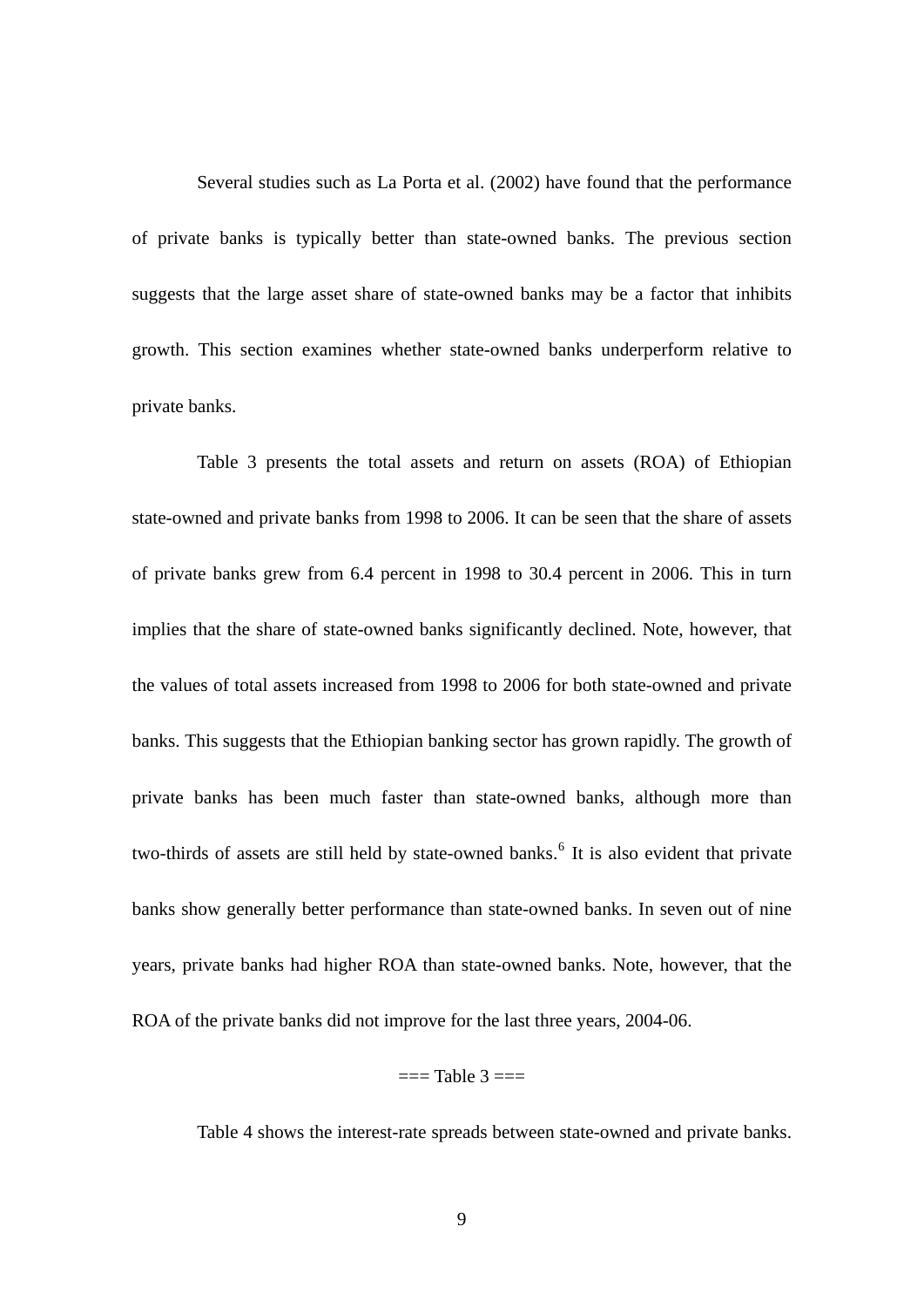Three findings stand out from this table. First, these spreads increased from 1998 to 2006 for both state-owned and private banks, though it should be noted that since 2003, interest rate spreads of private banks have declined, suggesting that competition has increased. Second, private banks have higher interest-rate spreads than state-owned banks. Third, the deposit rate is the same for state-owned and private banks, implying that the differences in interest-rate spreads reflect differences in lending rates between banks. It may be noted that with the new entry of private banks, lending rates have consistently decreased since 2002. Deposit rates were still fixed by the National Bank of Ethiopia through 2005, and were therefore the same for state-owned and private banks. Although the entry of new banks contributed to the decline in the lending rate, it did not contribute to the decline in the interest-rate spreads. Combined with the fact that there are only 10 banks in Ethiopia, the results suggest accordingly that the banking sector reflects a non-competitive market structure, especially among private banks, although the market share of private banks is still small.

#### $=$  $=$ Table  $4 =$  $=$

Next, we examine quantitatively the performance of state-owned and private banks, controlling for other factors such as market share. The model is similar to the one used in Berger, Clarke, Cull, Klapper, and Udell (2005). The left-hand-side variables are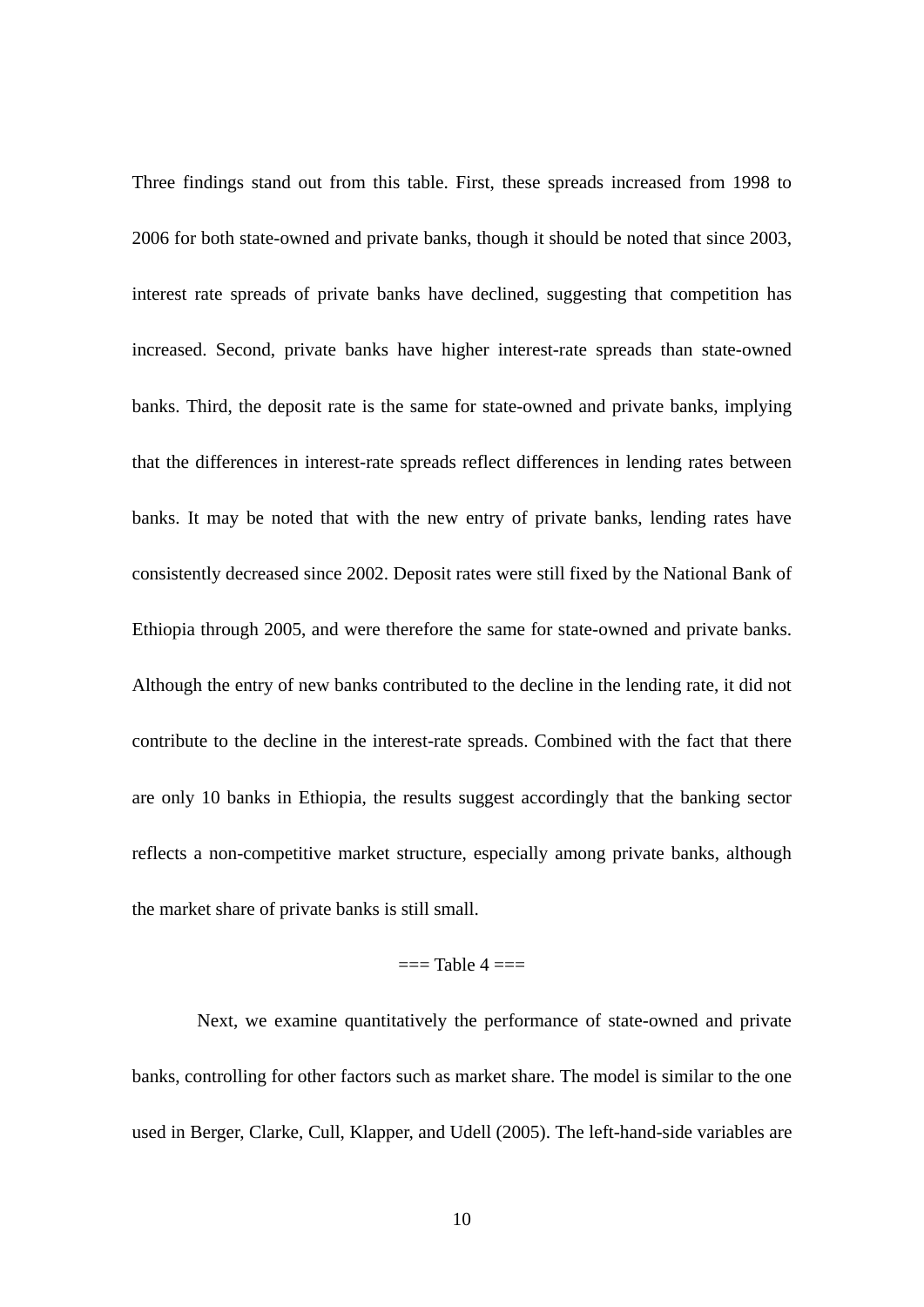bank-performance variables  $(y_{it})$ . The right-hand-side variable is a dummy variable  $(D_{it})$  that takes the value one for state-owned banks and zero for private banks. Other control variables  $(Z_{it})$  such as the scale of banks are also included in the regression. The regression equation is written as follows:

$$
y_{it} = \alpha_0 + \alpha_1 D_{it} + \alpha_2 Z_{it} + \eta_i + \varepsilon_{it},
$$
\n(1)

where  $\eta_i$  is a bank-specific random factor and  $\varepsilon_i$  is an error term. Unobserved bank heterogeneity is controlled for by the bank-specific random factor.

For our purposes, we focus on bank performance that includes: (1) the cost divided by total assets; (2) return on assets (ROA), defined as interest and non-interest expenses divided by total assets; (3) and the interest-rate spread, defined as lending rates minus deposit rates. Following Berger et al. (2005), we use market share and the scale of last year's assets as control variables. Market share is defined as the share of assets while last year's assets are included taking natural logs.

Table 5 indicates the regression results of equation (1) for the performance variables. Three findings are evident. First, the costs of state-owned banks are significantly higher (1.6 percentage points) than those of private banks. Second, the ROA of state-owned banks is 1.7 percentage points lower than private banks. These findings imply that state-owned banks are less efficient than private banks. Third, the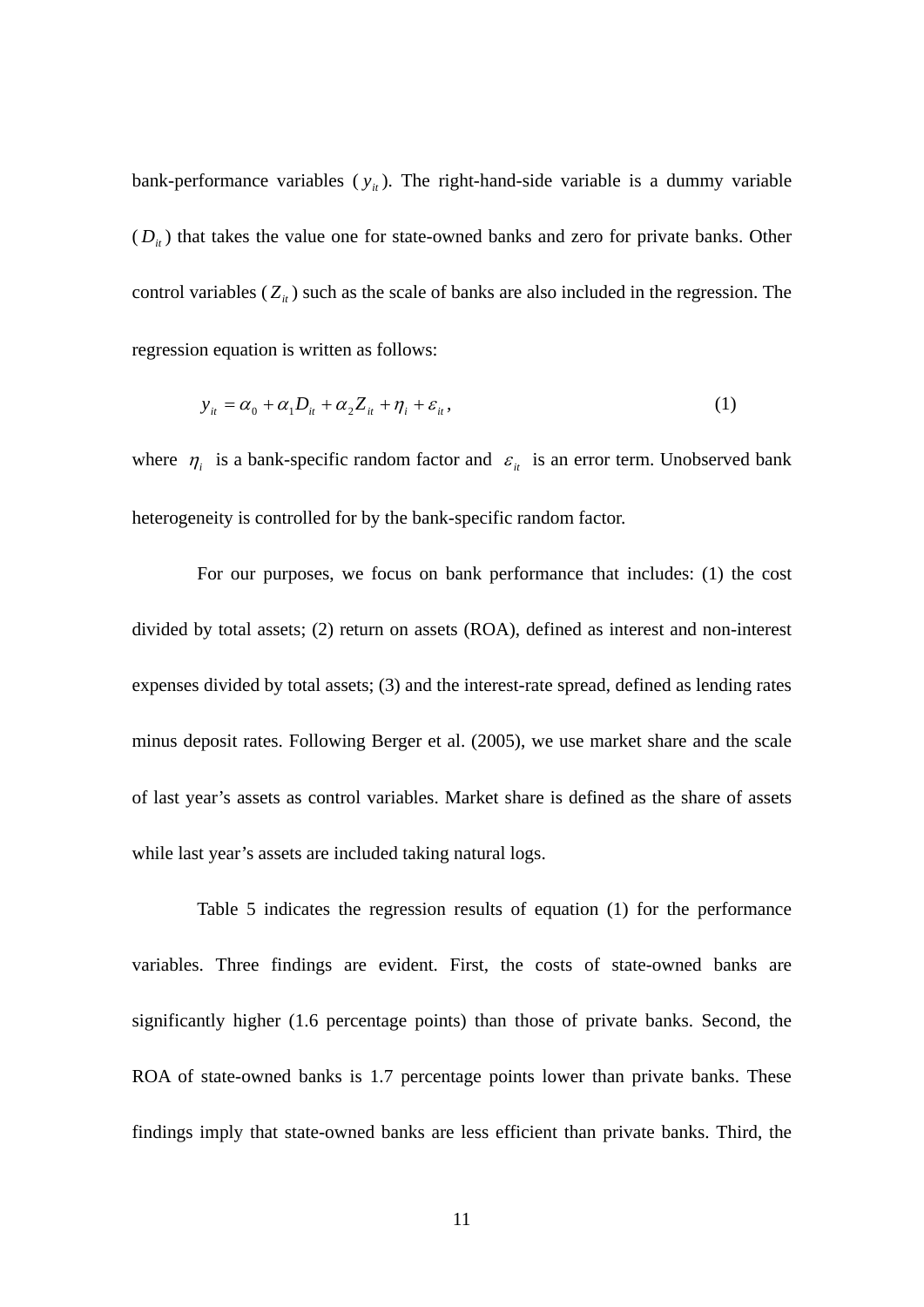interest spread is 1.5 percentage points smaller for state-owned banks than private banks.

#### $==$ Table  $5 ==$

The inefficiency of state-owned banks in Ethiopia is consistent with the findings for other countries (La Porta et al., 2002). There is reason to believe that the inefficiency of state-owned banks may offset the positive effects of financial intermediation. Indeed, several studies have found positive effects of bank privatization in developing countries.<sup>[7](#page-27-1)</sup> As a part of financial sector liberalization, the privatization of state-owned banks may be another important issue to consider in promoting competition in the banking sector. $8$ 

#### **5. Ethiopian Government Concerns and Opposition to Liberalization**

Given the evidence from the literature and our analysis discussed above of the importance of greater openness and foreign participation in enhancing financial intermediation and economic growth, it may be surprising that the Ethiopian government remains so strongly opposed to financial sector liberalization. It appears that the Prime Minister, his economic advisors, and the Cabinet of Ministers are particularly concerned about the potential impact of foreign bank entry on the development of the domestic banking sector, access to and the allocation of credit,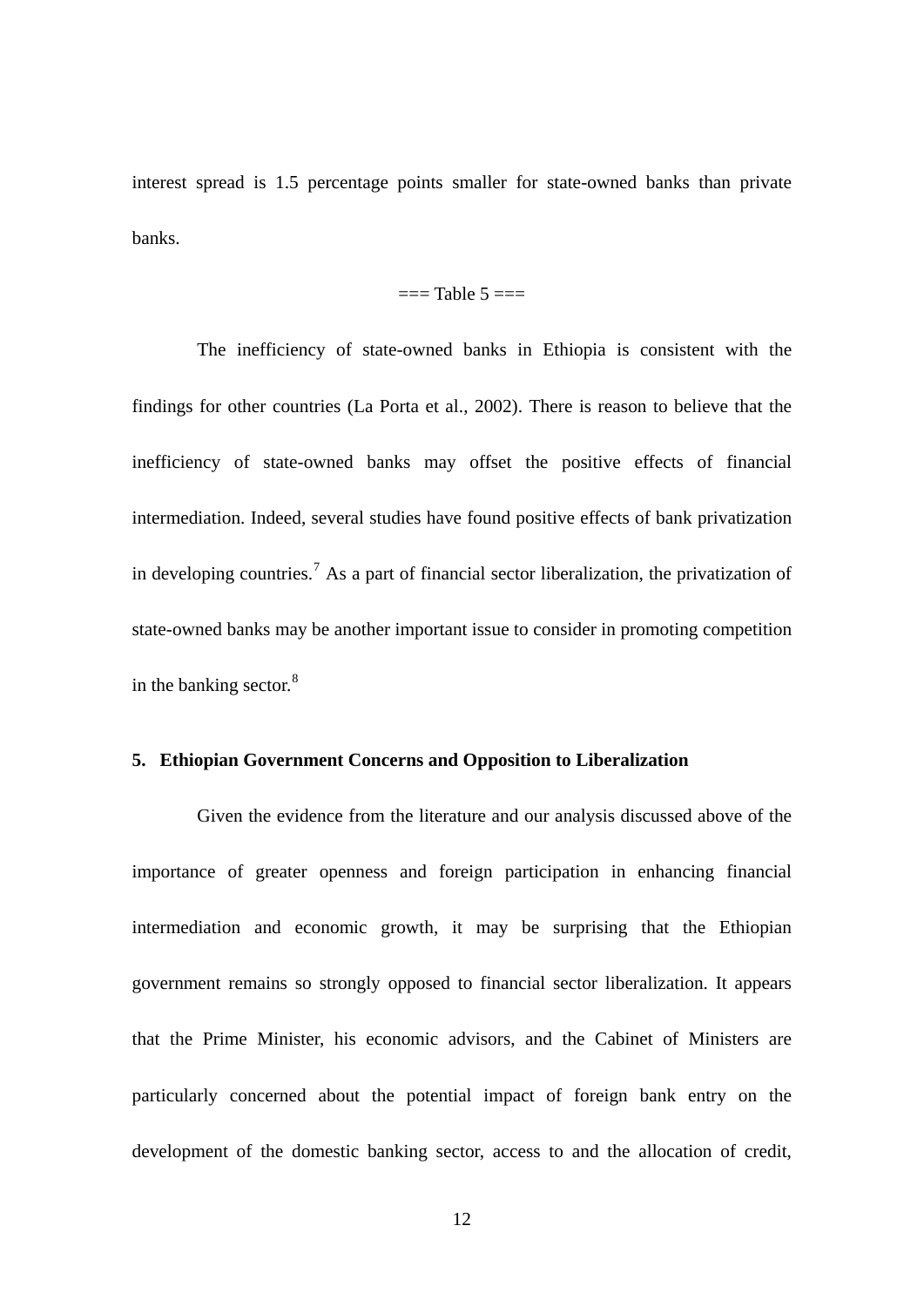domestic savings mobilization, the country's capital account, and the ability of the central bank to supervise foreign banks and the new products and services that they introduce into the market.<sup>[9](#page-27-1)</sup>

Ethiopia's Prime Minister, Meles Zenawi (2007), has expressed his personal views on financial sector reform and development in Africa in a partially completed manuscript entitled, *African Development: Dead Ends and New Beginnings*. His views on the past failures of financial reforms and the design of new reforms are of interest. In Section 17.2 of his Chapter 17, "Outcome of Economic Reform," he holds financial sector reforms responsible for the high incidence of non-performing loans and excess liquidity in many African countries. He attributes this failure to the pervasive lack of information in guiding bank operations (bank inability to assess credit), and the lack of demand for credit from private sector borrowers that has led to excess liquidity. He notes also that there have been high interest-rate spreads, high real rates of interest, and pervasive rent-seeking. Excess liquidity reflected the failure of banks to effectively mobilize savings and promote lending. In the case of Ethiopia, the Prime Minister and his government, as key stakeholders, have five main concerns, many of which are shared by other stakeholders, including the leadership of the private banks and the Ethiopian Bankers' Association: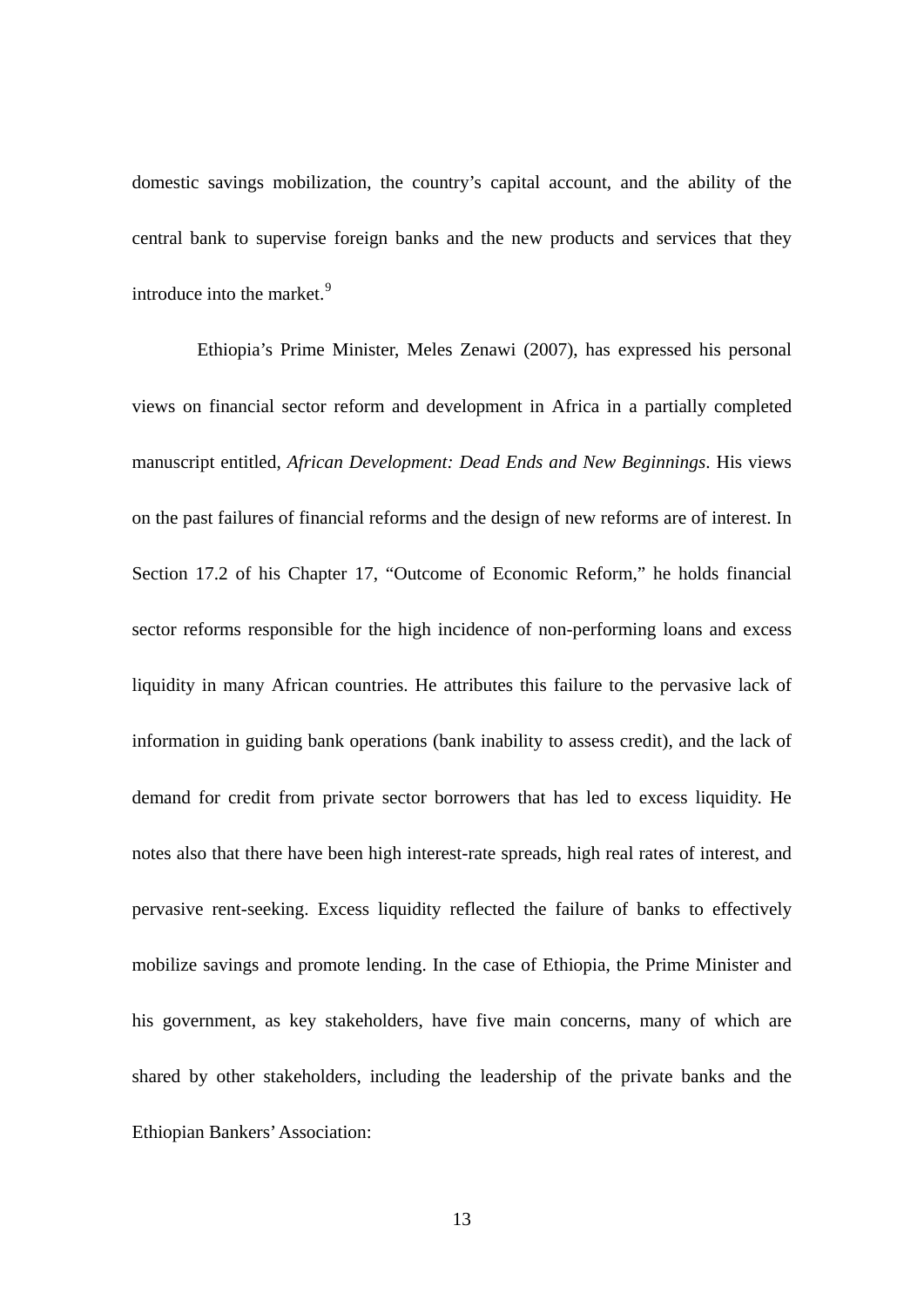- The government believes that the development of a viable domestic banking sector will be threatened by foreign banks, because they have more capital, more experience, and better reputations. They argue that the Ethiopian financial sector is too young and inexperienced to compete (the infant industry argument).
- Ethiopian government officials also believe that entry by foreign banks will further skew credit allocation towards large-scale industrial, real estate and service enterprises (including trade) and away from agriculture, small-scale and cottage/micro enterprises (sectors which are the priorities for the government's development strategy). They contend that foreign banks will concentrate lending in major urban centers using foreign funds, contributing little towards the development of rural banking. Furthermore, they contend that foreign banks will "cherry pick" the best companies and sectors.
- Domestic savings mobilization has been identified as an area of concern to Ethiopian officials, who have suggested that foreign banks would lend in their home or other foreign currencies and would not be interested in mobilizing domestic savings.
- There is concern that foreign banks may serve as conduits for the inward and outward flows of capital (e.g., through capital and money-market transactions;

14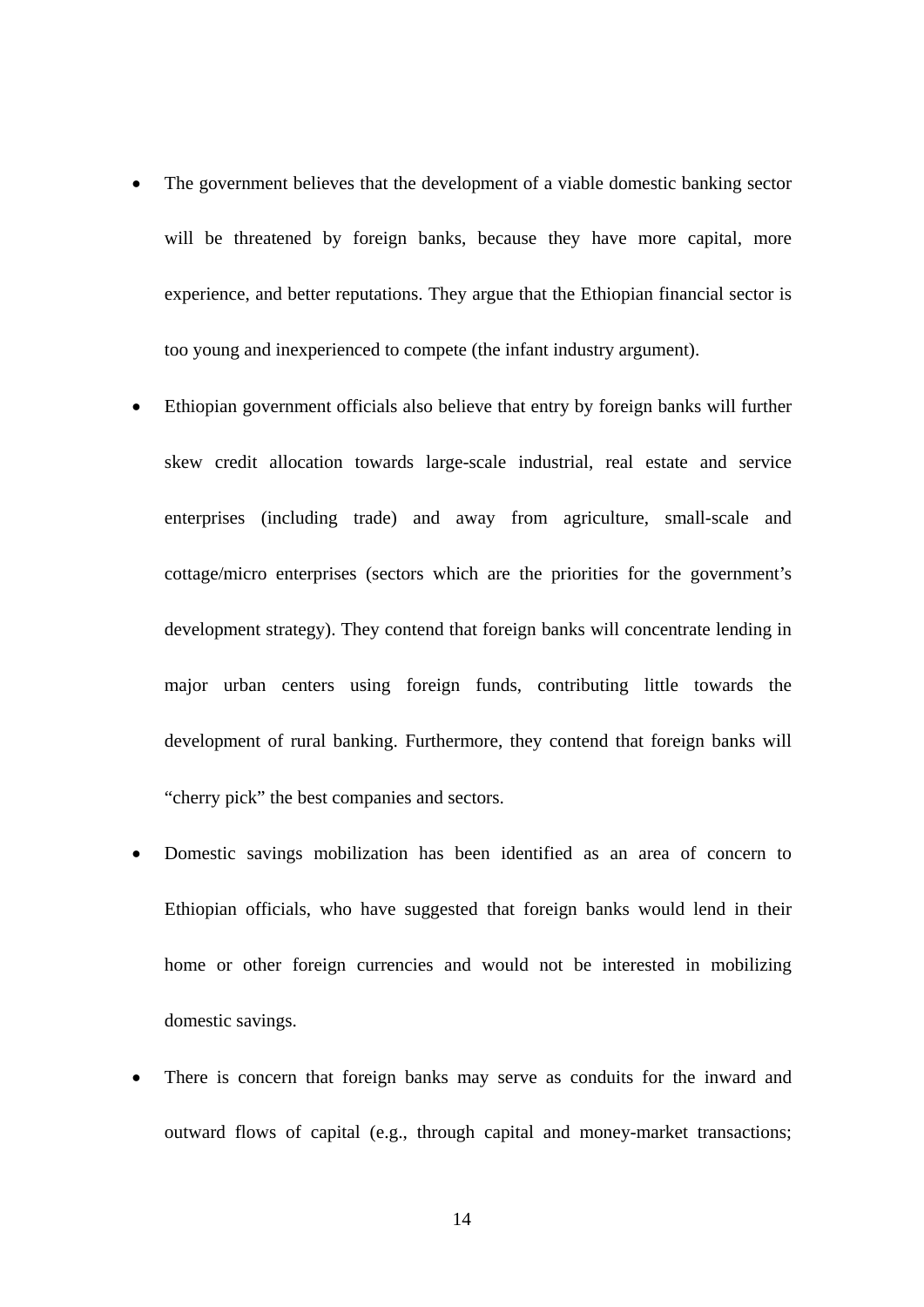credit operations; personal capital movements; etc.). This may cause foreign exchange and/or liquidity shortages, with potentially adverse effects on the country's capital account. The concern becomes more pronounced in view of the limited regulatory capacity of the central bank.

• Finally, it is strongly believed that the authorities will be unable at present to regulate and supervise foreign banks effectively.

#### **6. Potential Benefits and Qualifications to Liberalization**

While the Ethiopian government's concerns about financial liberalization are understandable, there is nonetheless a compelling case that can be made in our view to pursue liberalization. The following are some of the important potential benefits that may be realized from liberalization and some qualifications to be taken into account:  $10$ 

- Financial liberalization may have positive effects on the efficiency of the banking sector in the host market. This is because domestic banks are forced to compete with more efficient foreign banks and because skills and technology levels improve. $11$
- The entry of foreign banks through financial liberalization may improve bank supervision through regulatory spillover. According to Goldberg (2007, p. 10): "The entry of foreign banks in emerging markets that are healthier than domestic banks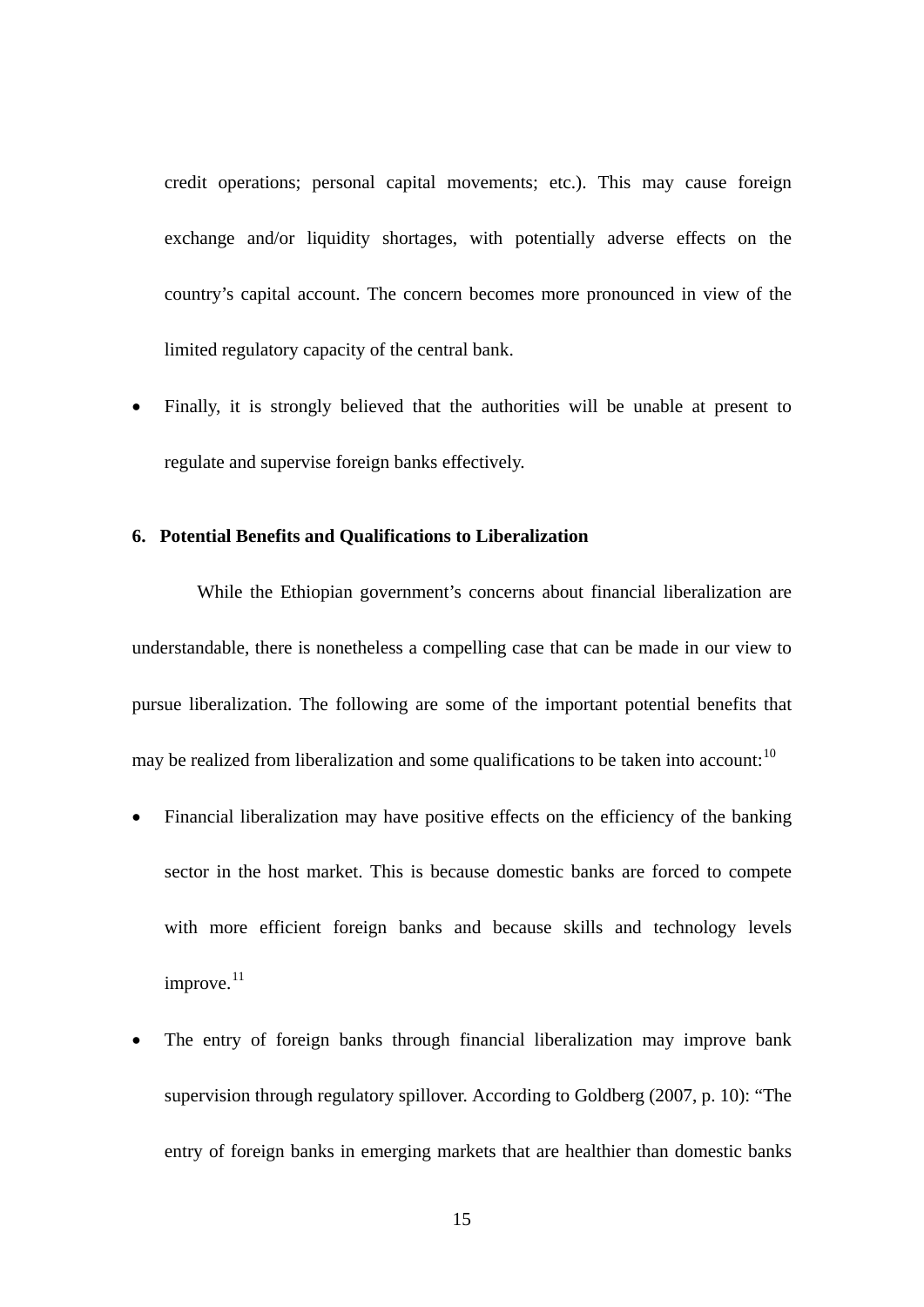implicitly allows a country to import stronger prudential regulation and increase the soundness of the local banking sector."<sup>[12](#page-27-1)</sup>

- The entry of foreign banks may also contribute to financial stability in host countries. This is because the cross-border flows are generally more volatile than locally generated claims by foreign branches and subsidiaries.
- As a part of financial sector liberalization, the privatization of state-owned banks may be an important option to further enhance the efficiency of the banking sector. As discussed in Section 4, numerous studies have confirmed that state-owned banks are less efficient than private banks and that privatization generally has positive effects on bank performance.
- The entry of foreign banks may have positive effects on employment and wages. While studies of manufacturing industries have confirmed that FDI generally had positive effects on employment and wages in host countries, since banks play an important role in financial intermediation, the effects of FDI for financial services on employment may be greater and broader than those of FDI for manufacturing sectors.<sup>[13](#page-27-1)</sup>

By the same token, financial services liberalization carries certain economic risks and uncertainties, some of which are consistent with the stakeholders' concerns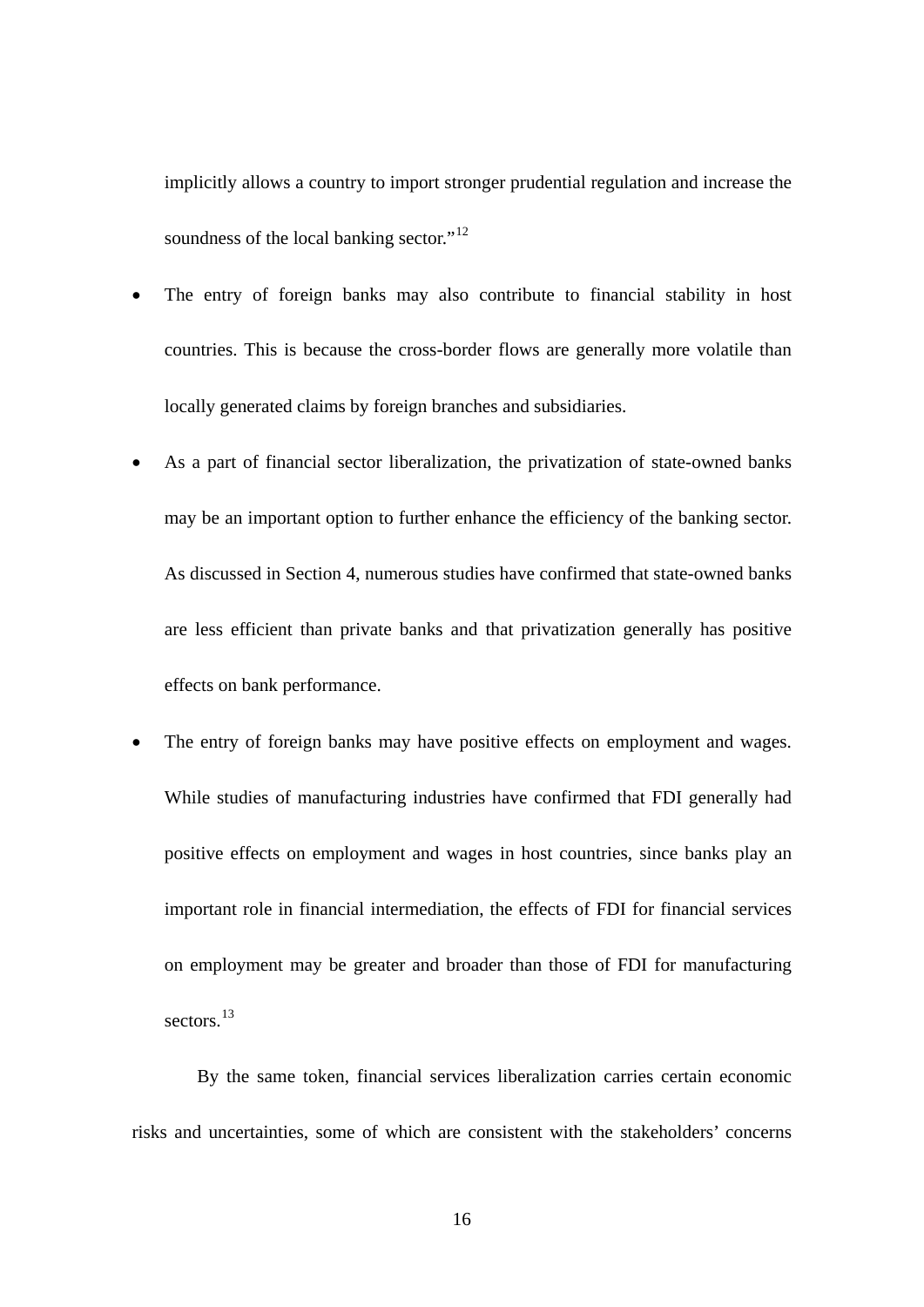noted above:

- Financial liberalization may cause financial fragility rather than financial stability. For example, Demirgüç-Kunt and Detragiache (2001) examined the relationship between banking crises and financial liberalization (defined as interest rate liberalization) for 53 countries between 1980 and 1995. They found that banking crises were more likely to occur in countries whose financial system was liberalized. This is especially true in developing countries where the institutional environment is weak.[14](#page-27-1)
- In their survey article, Prasad, Rogoff, Wei, and Kose (2007) suggest that the positive relationship between financial liberalization and economic growth was rather weak in the case of developing countries. But they found that financial liberalization could be beneficial under the right circumstances such as high quality of governance.
- Mishkin (2007) has noted that if financial liberalization is not managed properly, it can lead to potentially highly disruptive financial crises. This was borne out in Tornell, Westermann, and Martínez (2003), who found that liberalization led to a higher incidence of crises. However, they also found that there was more rapid economic growth in countries in which there were severe credit market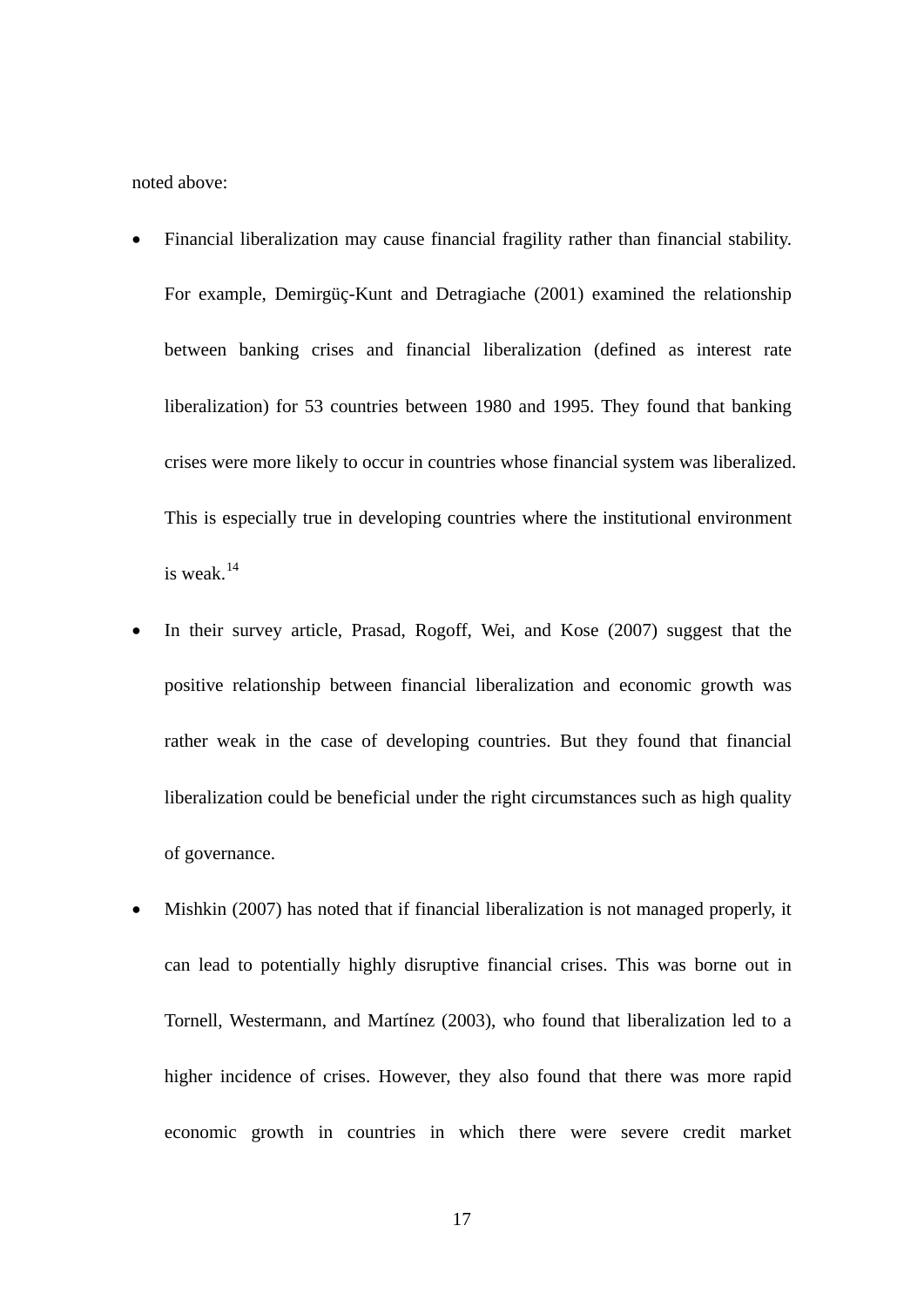imperfections.

• Foreign banks may not address directly issues of poverty alleviation and the access of low-income and rural-based savers and borrowers to financial services. Although financial liberalization itself may have positive effects on economic growth, only wealthy people may gain from financial development. However, according to Mishkin (2007, p. 263): "In countries with better financial development, the income of the poorest fifth of the population actually grows faster than average GDP per capita." This is because financial development enables the poor to access credit more easily.

It is evident from the preceding discussion that there may be significant economic benefits to be derived from financial sector liberalization, in particular from the entry of foreign banks and the privatization of state-owned banks. However, attention needs to be paid to the possible detrimental effects that may occur in the case of developing countries like Ethiopia. The question then is how the Ethiopian authorities should address issues of financial liberalization.

In undertaking liberalization, it may be important to give particular attention to the mode of entry and time frame so that the Ethiopian banking sector can enhance the quality of governance and develop its institutional framework, thereby providing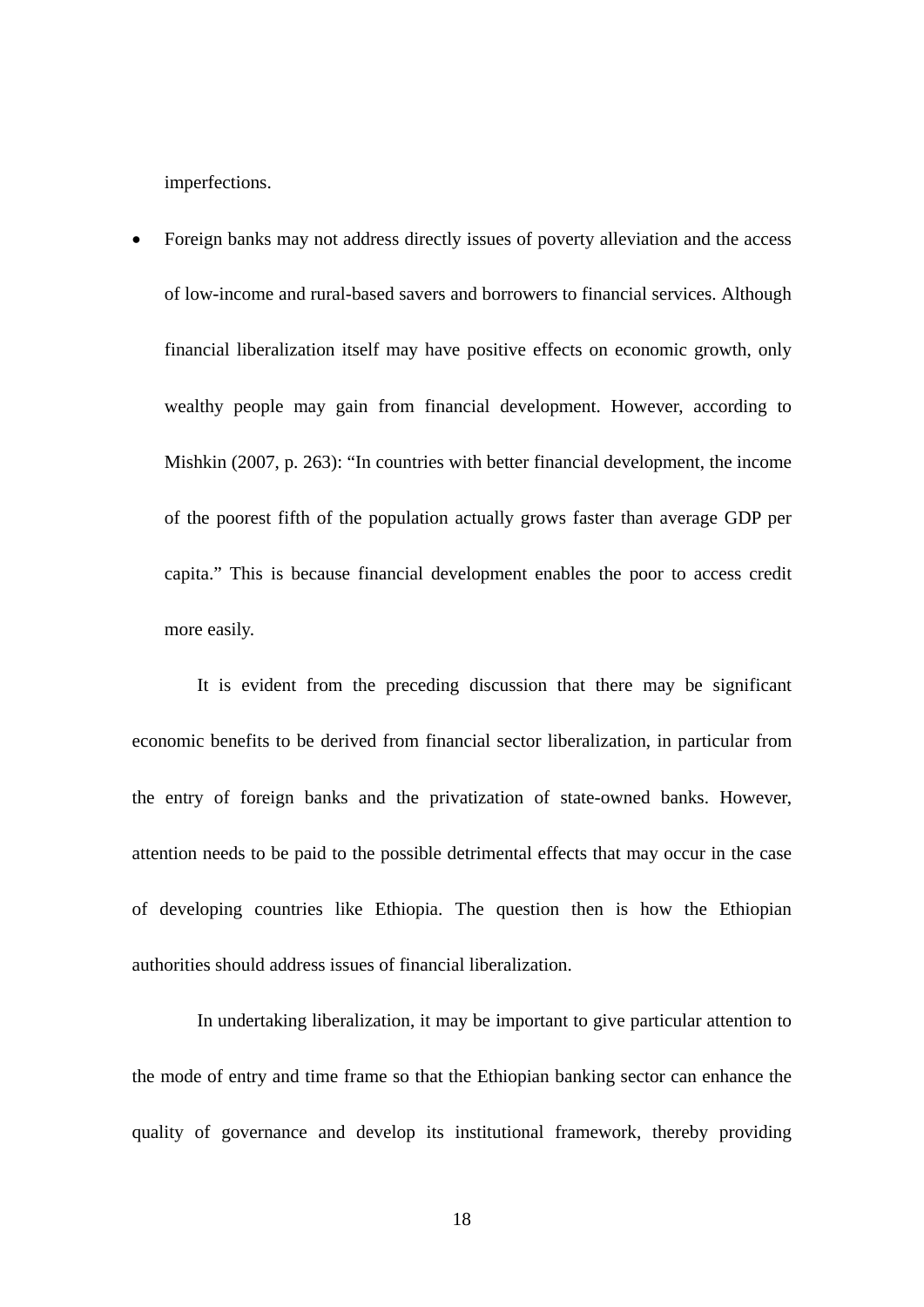insurance against financial crises. For example, government officials may choose to limit the degree of foreign ownership for a specified period of time in an effort to help domestic firms to prepare for future competition and enhance the quality of governance. Similarly, adjustment measures and regulatory monitoring of foreign bank branches, subsidiaries, and greenfield investments are essential in permitting foreign financial FDI.

It is also important for the Ethiopian economy to expand banking in rural areas through financial liberalization. It might be possible here to establish a specialized rural financial institution that would then take over rural lending activities from the state-owned banks through a privatization process.<sup>[15](#page-27-1)</sup> Ethiopia can improve the environment for economic growth if it develops policies that promote successful financial development and financial liberalization, instead of adamantly resisting liberalization.<sup>[16](#page-27-1)</sup>

#### **7. Concluding Remarks**

In our discussion, we noted especially the closed nature of Ethiopia's banking system in which there is no foreign participation, evidence of a non-competitive market structure, and strong capital controls. We also had occasion to examine the performance of Ethiopia's state-owned and private banks, noting that state-owned banks were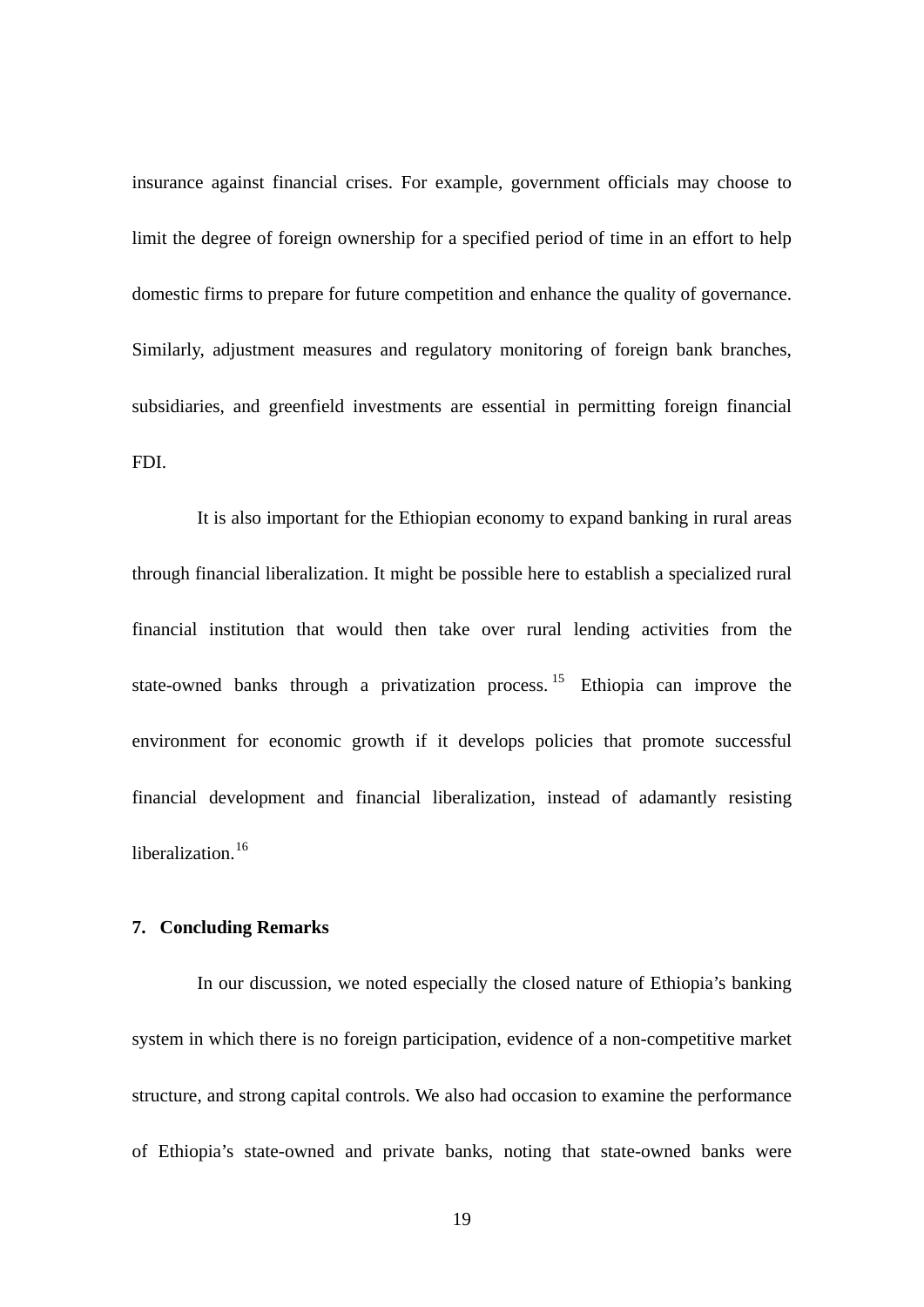comparatively inefficient relative to private banks. The combination of the closed characteristics of Ethiopia's banking sector and its non-competitive market structure serves to weaken the link between financial intermediation and economic growth, the importance of which is borne out extensively in the literature.

The question thus arises as to whether and how the Ethiopian authorities should address issues of financial liberalization. Interviews conducted with stakeholders revealed widespread opposition to liberalization on a number of grounds. Some of this opposition is understandable in an economy that has been closed to foreign participation for several decades. But, in our view, there is a compelling case that can be made for liberalization and the significant benefits that it may induce. In pursuing liberalization, the stakeholders' concerns need to be acknowledged and addressed with reference especially to improvement of financial regulation and oversight. Finally, there are broader considerations that need to be taken into account, given that Ethiopia is among the poorest countries in SSA. These broader considerations involve questions of the overall strategy of economic development and how to improve the incomes and living standards especially of the rural poor. Financial liberalization is not a panacea for Ethiopia's broader economic problems. But it may nonetheless serve to ameliorate these problems by improving the efficiency of the banking system and providing the basis for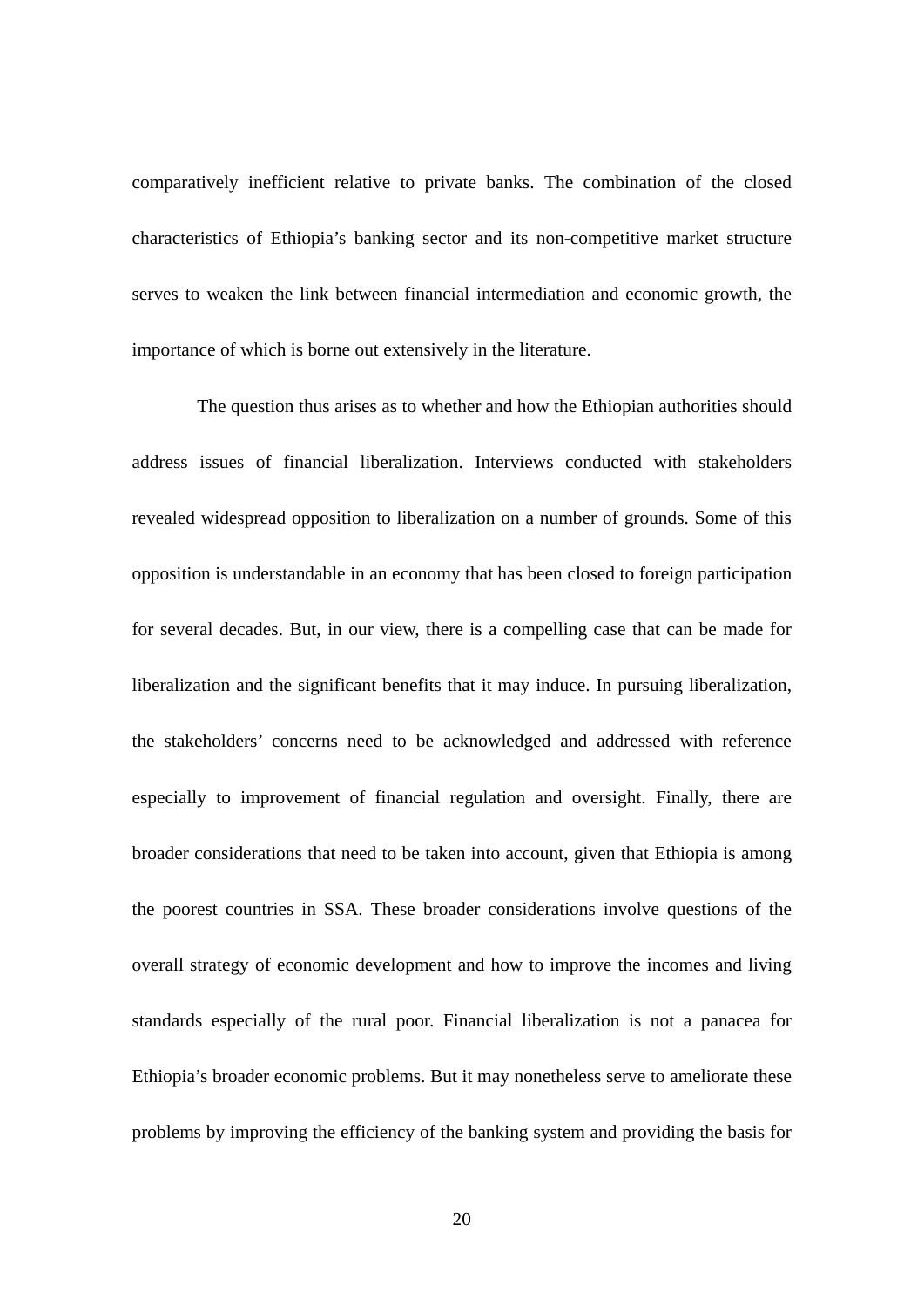greater financial intermediation and economic growth.

#### **References**

- Beck, T., Cull, R., & Jerome, A. Bank privatization and performance: Empirical evidence from Nigeria. *Journal of Banking and Finance*, *29*(8-9), 2005, 2355-79.
- Beck, T., Demirgüç-Kunt, A., & Maksimovic, V. Bank competition and access to finance: International evidence. *Journal of Money, Credit and Banking*, *36*(3), 2004, 649-654.
- Beck, T. & Al-Hussainy, E. Financial Structure Dataset. (available at <http://econ.worldbank.org/staff/tbeck>). 2007.
- Berger, A.N., Clarke, G.R.G, Cull, R., Klapper, L., & Udell, G.F. Corporate governance and bank performance. A joint analysis of the static, selection, and dynamic effects of domestic, foreign, and state ownership. *Journal of Banking and Finance*, *29*(8-9), 2005, 2179-2221.
- Bonin, J.P., Hasan, I., & Wachtel, P. Privatization matters: Bank efficiency in transition countries. *Journal of Banking and Finance*, *29*(8-9), 2005, 2155-2178.

Claessens, S., Demirgüç-Kunt, A., & Huizinga, H. How does foreign entry affect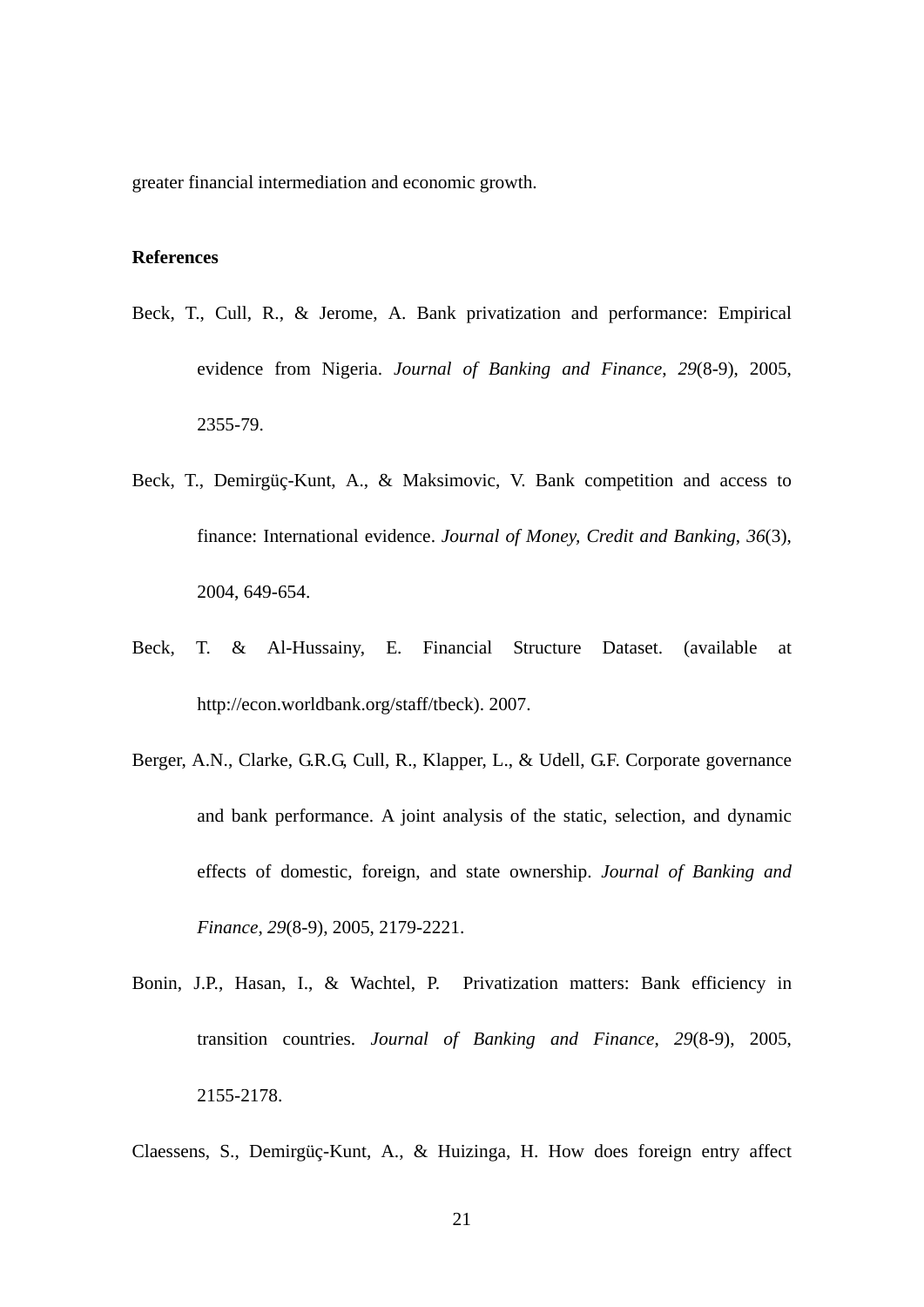domestic banking markets? *Journal of Banking and Finance*, *25*(5), 2001, 891-911.

- Crowley, J. Interest rate spreads in English-speaking African countries. IMF Working Paper, WP/07/101. 2007.
- Crystal, J., Dages, B.G., & Goldberg, L. Does foreign ownership contribute to sounder banks? The Latin American experience. In Litan, R., Masson, P., & Pomerleano, M. (eds.) *Open Doors: Foreign Participation in Financial Systems in Developing Countries*, Washington, D.C.: Brooking Institution, 2001, 217-266.
- Dailami, M. Financial openness, democracy, and redistribution policy. Policy Research Working Paper, 2372, World Bank, 2000.
- Demirgüç-Kunt, A., Levine, R., & Min, H.G. Opening to foreign banks: Issues of stability, efficiency, and growth. In Lee, S. (ed.) *The Implications of Globalization of World Financial Markets*, Seoul: Bank of Korea, 1998, 83-115.
- Demirgüç-Kunt, A. & Detragiache, E. Financial liberalization and financial fragility. In Caprio, G., Honohan, P., & Stiglitz, J.E. (eds.) *Financial Liberalization: How Far, How Fast?* Cambridge, UK: Cambridge University Press, 2001, 96-122.

Djankov, S., McLiesh, C., & Shleifer, A. Private credit in 129 countries. *Journal of*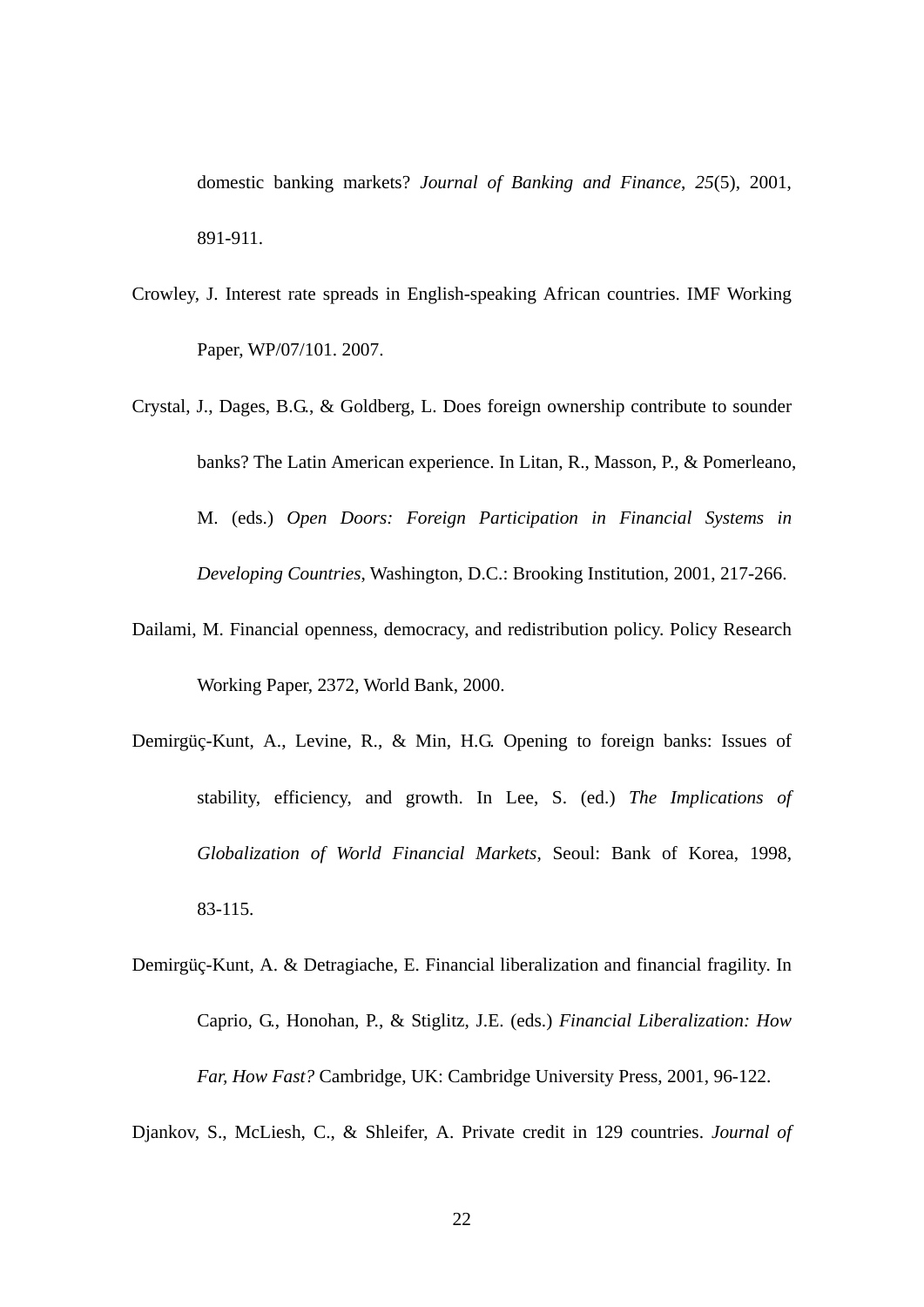*Financial Economics*, *84*(2), 2007, 299-329.

- Goldberg, L.S. Financial sector FDI and host countries: New and old lessons. *FRBNY Economic Policy Review*, *13*(1), 2007, 1-17.
- International Monetary Fund (IMF). The Federal Democratic Republic of Ethiopia: 2005 Article IV Consultation (IMF Country Report), No. 06/159, 2006.
- Kayne, T., Holmes, K.R., & O'Grady, M.A. *2007 Index of Economic Freedom*, Heritage Foundation and Wall Street Journal. (available at [http://www.heritage.org/index/\)](http://www.heritage.org/index/) 2007.
- La Porta, R., Lopez-de-Silanes, F., & Shleifer, A. Government ownership of banks. *Journal of Finance*, *57*(1), 2002, 265-301.
- Levine, R., Loayza, N., & Beck, T. Financial intermediation and growth: causality and causes. *Journal of Monetary Economics*, *46*(1), 2000, 31-77.
- Mattoo, A., Rathindran, R., & Subramanian, A. Measuring services trade liberalization and its impact on economic growth: An illustration. *Journal of Economic Integration*, *21*(1), 2006, 64-98.
- Mishkin, F.S. Is financial globalization beneficial? *Journal of Money, Credit, and Banking*, *39*(2-3), 2007, 259-294.

Mwega, F.M. Financial sector reforms in Eastern and Southern Africa. In Mkandwire, T.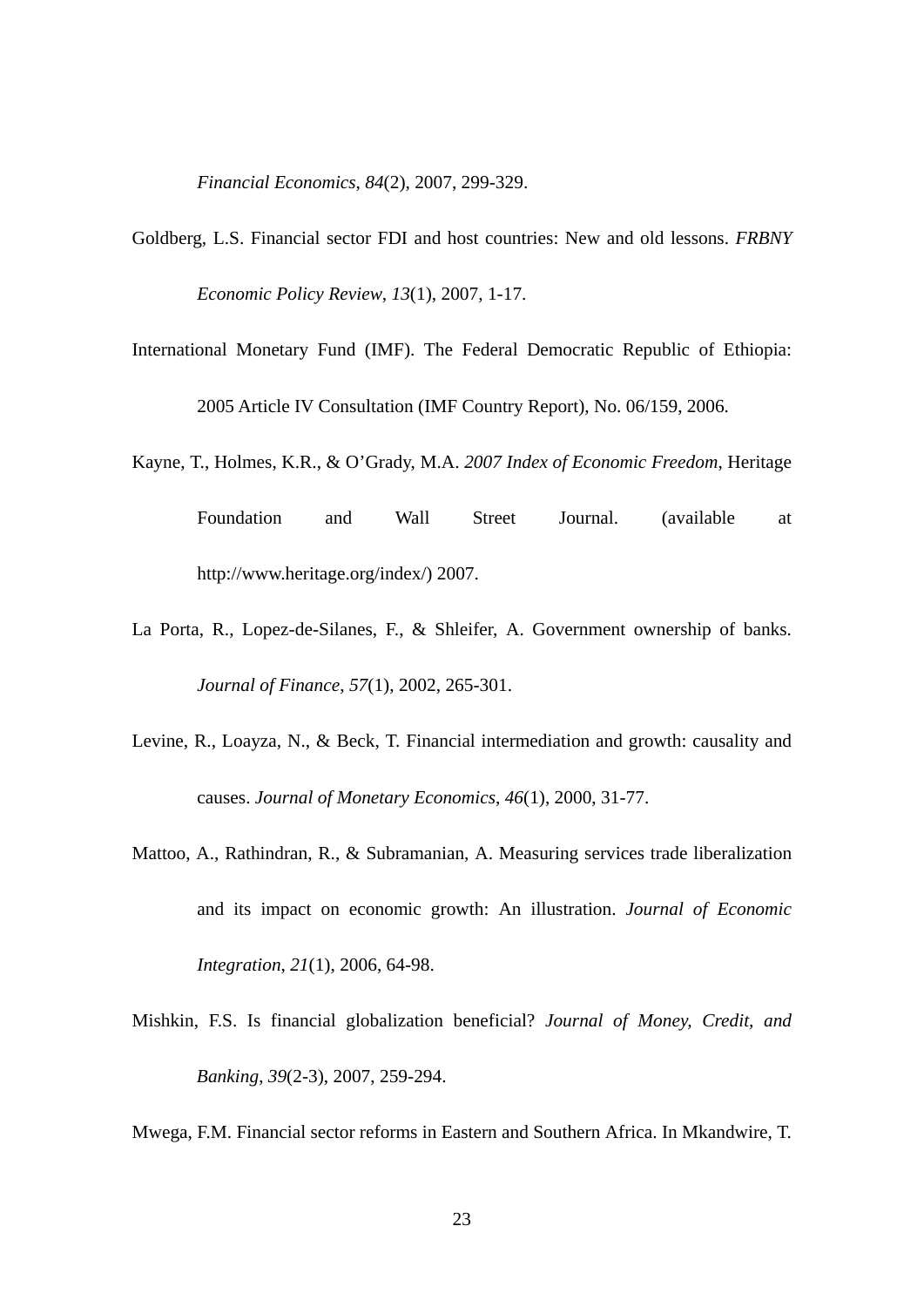& Soludo, C.C. (eds.), *African Voices on Structural Adjustment: A Companion to Our Continent, Our Future,* Ottawa, Canada: International Development Research Centre (IDRC), 2002.

- Omran, M. Privatization, state ownership, and bank performance in Egypt. *World Development*, *35*(4), 2007, 714-733.
- Prasad, E., Rogoff, K., Wei, S.-J., & Kose, M.A. Financial globalization, growth and volatility in developing countries. In Harrison, A. (ed.) *Globalization and Poverty*, Chicago, IL: University of Chicago Press, 2007.

Robinson, M.S. Microfinance in Indonesia. *UNESCO Courier*, January, 1997, 24-27.

- Tornell, A., Westermann, F., & Martínez, L. Liberalization, Growth, and Financial Crises: Lessons from Mexico and the Developing World. *Brooking Papers on Economic Activity*, (2), 2003, 1-88.
- World Bank. Microfinance case studies, Indonesia. Indonesia's rural financial system: the Role of the state and private institutions. Washington, D.C.: The World Bank, 1999.

World Bank. *World Development Indicators*, Washington, D.C.: World Bank, 2007.

#### **Notes**

1

<sup>&</sup>lt;sup>1</sup>While we focus on the banking sector, much of our analysis can be applied to Ethiopia's insurance and micro-finance activities, which are relatively small compared to banking.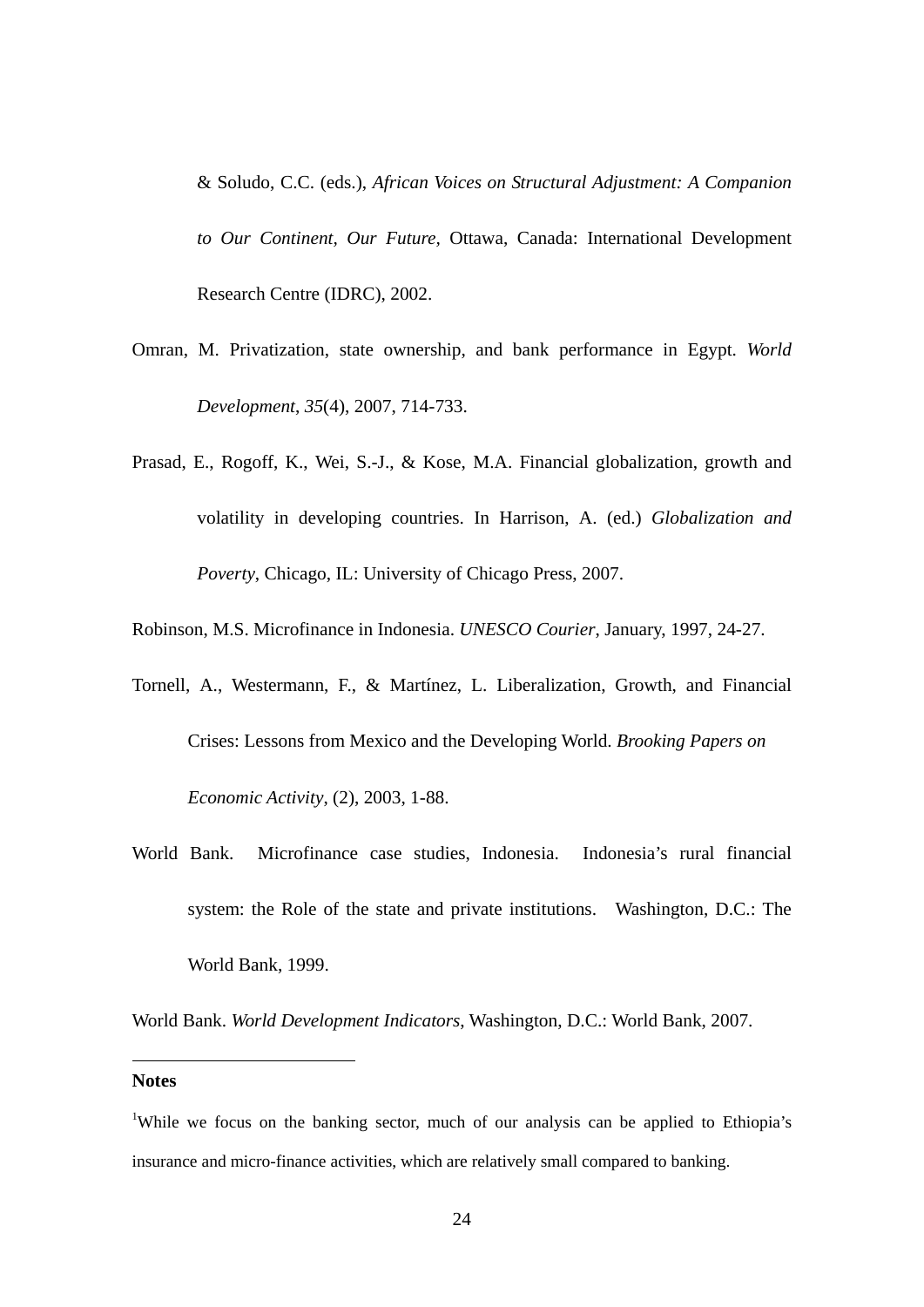<sup>2</sup>We interpret financial liberalization to include various forms of foreign participation in the financial sector as will be noted below, as well as privatization of state-owned banks.

<sup>3</sup>The official skepticism towards financial liberalization was manifested in a series of interviews that the authors conducted during February to April 2007 in the context of a consultancy about undertaking financial liberalization as a part of Ethiopia's application for WTO accession.

<sup>4</sup>However, there have been a few studies of selected financial issues that have included Ethiopia in the country cross-section observations. These include: Beck, Demirgüç-Kunt, and Maksimovic (2004), Crowley (2007), and Djankov, McLiesh, and Shleifer (2007). IMF (2006) addresses key macroeconomic issues in Ethiopia, but provides only limited information on the financial sector.

<sup>5</sup>The Ethiopian banking data used in this section come from the published annual reports of the individual banks.

<sup>6</sup>It should be noted that in absolute terms, the assets of state-owned banks grew by more than the assets of privately held banks, ETB 18 billions, compared to ETB 15 billions, respectively over the same time period.

<sup>7</sup>For example, Beck, Cull, and Jerome (2005) for Nigeria, Bonin, Hasan, and Wachtel (2005) for Bulgaria, the Czech Republic, Croatia, Hungary, Poland and Romania, and Omran (2007) for Egypt.

<sup>8</sup>Mattoo et al. (2006) have pointed out the importance of the introduction of foreign ownership and domestic competition at the same time: "privatizing or introducing foreign ownership without introducing competition (or establishing a separate regulator), would simply transfer monopoly rents from the government to the private monopolist."

<sup>9</sup>These concerns were raised by government officials, senior bankers and representatives of the bankers' association in Ethiopia in February-April 2007 during interviews with the authors, who were preparing a study on the economic impact of WTO accession on Ethiopia's financial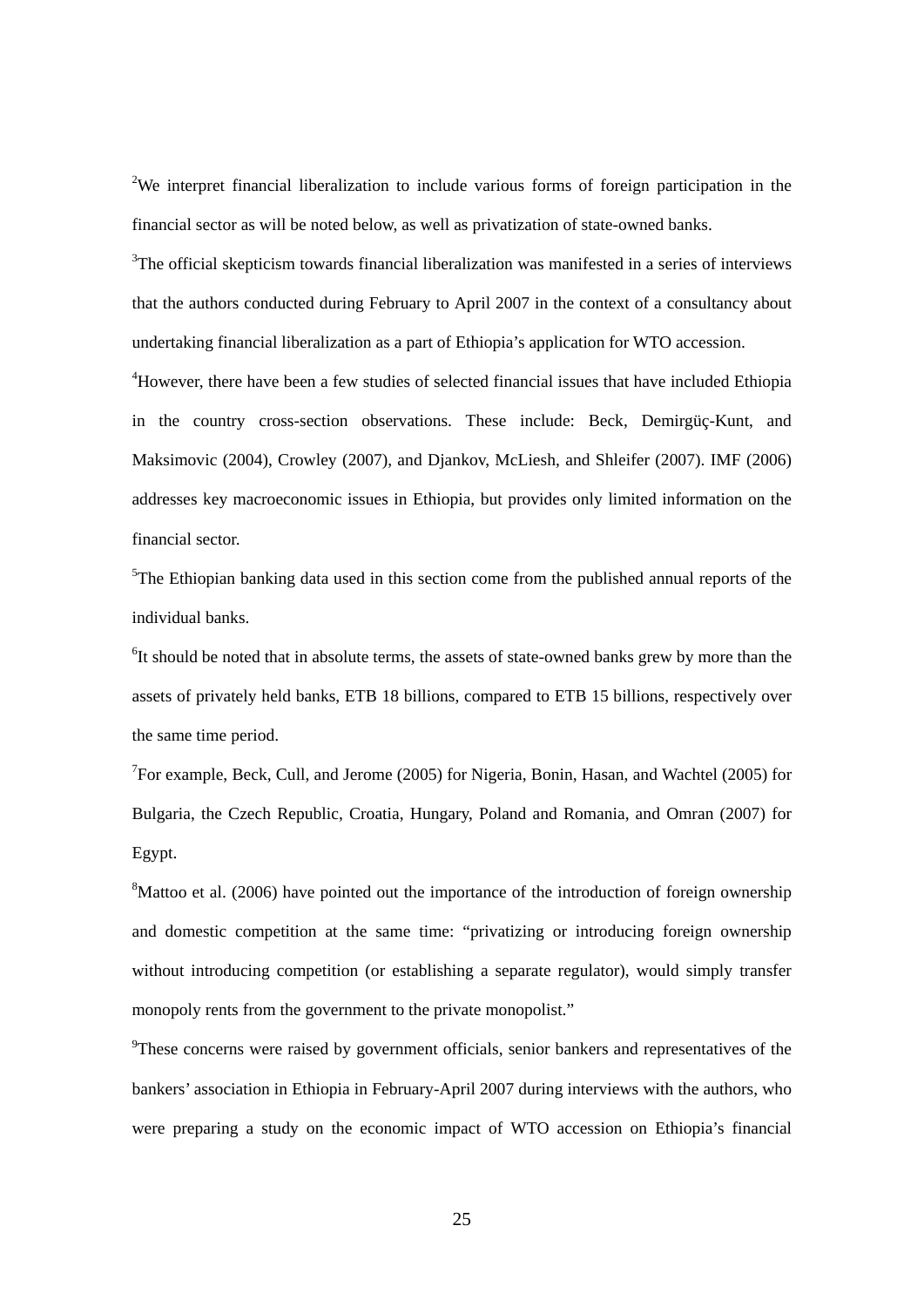#### <span id="page-27-1"></span>sector.

 $10$ We assume, in discussing these benefits, that foreign entry will be subject to national treatment. For a comprehensive survey on the effects of financial FDI in developing countries, see Goldberg (2007).

<sup>11</sup>For example, Claessens, Demirgüç-Kunt, and Huizinga (2001) examined 7,900 banks in 80 countries for 1988-1995 and found that foreign entry reduced the profitability of domestic banks but improved the efficiency of the banking sector.

 $12$ Crystal, Dages, and Goldberg (2001) found that the entry of foreign banks had positive effects on the overall soundness of local banking systems partly because foreign banks screened and treated problem loans more aggressively.

 $13$ The effects may be different between greenfield investments and mergers and acquisitions (M&A). According to Goldberg (2007), greenfield investment is expected to have positive effects on employment while the effects of M&A are less transparent.

 $14$  However, we should note that there are various types of financial liberalization. In Demirgüç-Kunt and Detragiache (2001), the negative effect of financial liberalization comes from the liberalization of interest rates, rather than from the entry of foreign banks.

 $15$ Other countries, such as Indonesia and Kenya, have fostered specialized financial institutions to deal with rural lending. For more information, see Mwega (2002, Ch.10), Robinson (1997, p. 24), and World Bank (1999).

<span id="page-27-0"></span> $16$ Our view is closely related to the point made by Mishkin (2007, p. 287): "Bad policies are the reason that financial development does not occur and why financial globalization often leads to harmful financial crises. Instead of rejecting financial globalization, we can greatly improve the environment for economic growth if we develop policies that promote successful financial development and financial globalization."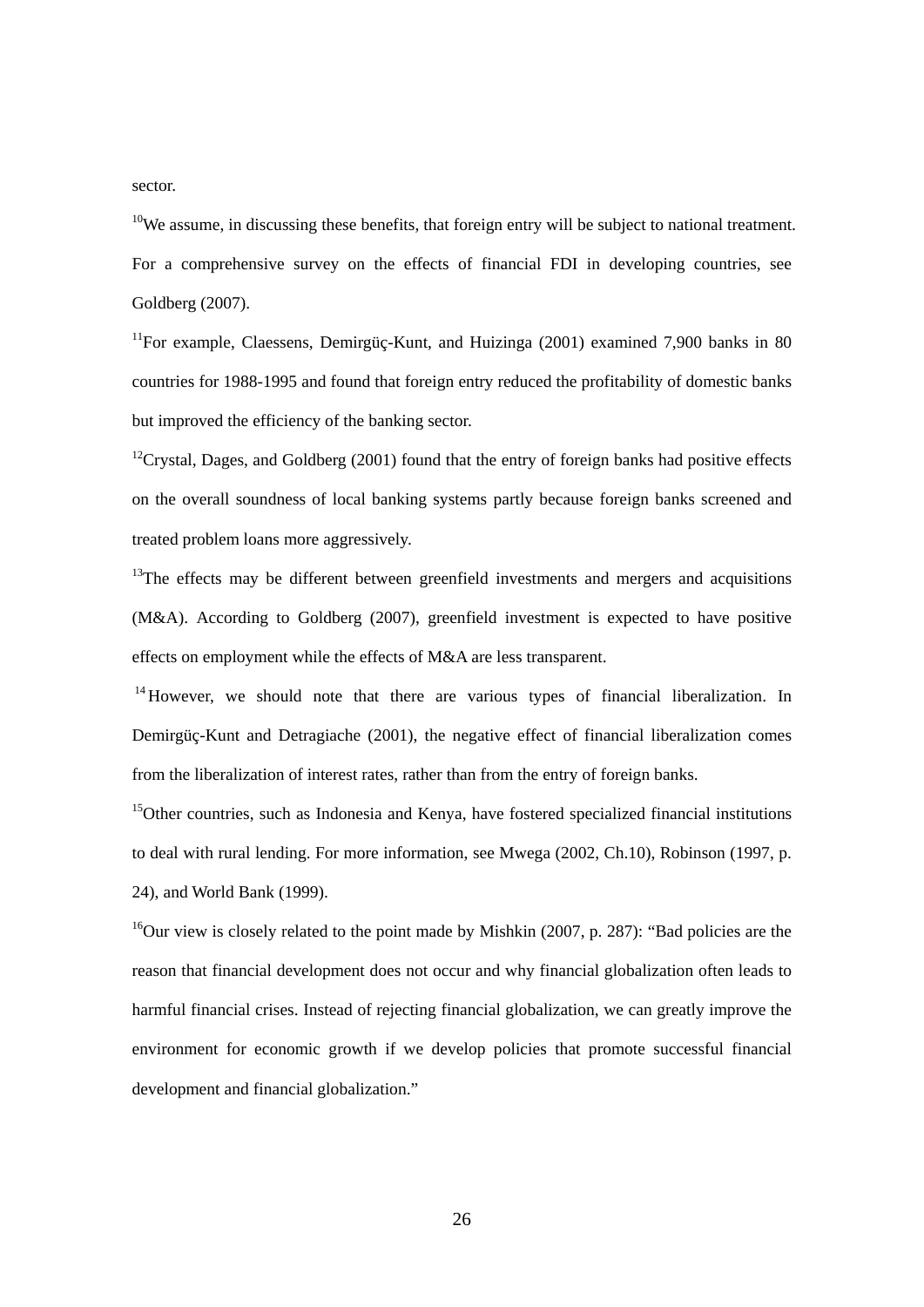|                                                                           | Ethiopia | Kenya      | Tanzania | Uganda   | Sub-Sahara<br>Africa   | Rank of<br>Ethiopia in<br>East Africa | Rank of<br>Ethiopia in<br><b>SSA</b> |
|---------------------------------------------------------------------------|----------|------------|----------|----------|------------------------|---------------------------------------|--------------------------------------|
| <b>Economic and Social Indicators</b>                                     |          |            |          |          |                        |                                       |                                      |
| GDP (2005, US\$ millions)                                                 | 10,018   | 15,151     | 12,646   | 7,786    | 9,286                  | 4/4                                   | 41/45                                |
| Per-capita GDP (2005)                                                     | 140.6    | 442.3      | 329.9    | 270.2    | 898.7                  | 4/4                                   | 41/45                                |
| Per-capita GDP growth (annual average, 1995-<br>2005)                     | 0.9      | $-0.1$     | 1.6      | 3.0      | 0.5                    | 3/4                                   | 17/45                                |
| Agriculture dependency (% of GDP, 2005)                                   | 46.3     | 27.9       | 46.2     | 32.2     | 28.2                   | 1/4                                   | 6/43                                 |
| Rural population (% of total population, 2005)                            | 84.0     | 79.3       | 75.8     | 87.4     | 62.6                   | 2/4                                   | 3/47                                 |
| Life expectancy (years, 2005)                                             | 42.7     | 49.0       | 46.3     | 50.0     | 48.7                   | 4/4                                   | 34/46                                |
| GINI index (average, 1990-2005)                                           | 35.0     | 50.0       | 34.2     | 45.7     | 47.3                   | 3/4                                   | 28/30                                |
| Infrastructure                                                            |          |            |          |          |                        |                                       |                                      |
| Paved roads (% of total roads, 2003 or 2004)                              | 19.1     | 14.1       | 8.6      | 23.0     | 24.2                   | 2/4                                   | 10/24                                |
| Improved water source (% of population with<br>access, 2004)              | 22.0     | 61.0       | 62.0     | 60.0     | 65.0                   | 4/4                                   | 47/47                                |
| Legal origin                                                              | English  | English    | English  | English  | English<br>$= 14 / 33$ |                                       |                                      |
| Religion                                                                  | Muslim   | Protestant | Muslim   | Catholic | Muslim<br>$= 12 / 33$  |                                       |                                      |
| <b>Financial Indicators</b>                                               |          |            |          |          |                        |                                       |                                      |
| Liquid liabilities (%, 2004)                                              | 44.6     | 39.2       | 21.2     | 19.7     | 29.8                   | 1/4                                   | 4/27                                 |
| Commercial-central bank (%, 2004)                                         | 50.4     | 90.0       | 87.5     | 50.0     | 67.2                   | 3/4                                   | 33/40                                |
| Private credit (%, 2004)                                                  | 19.1     | 24.5       | 7.5      | 6.1      | 17.1                   | 2/4                                   | 5/27                                 |
| Gross domestic saving (% of GDP, 2005)                                    | 3.6      | 9.3        | 9.7      | 7.1      | 9.2                    | 4/4                                   | 29/42                                |
| Financial liberalization index (10-100, 2007)                             | 20.0     | 50.0       | 50.0     | 70.0     | 48.2                   | 4/4                                   | 38/38                                |
| Dailami's financial openness index: 1.12 (closed) -<br>1.93 (free) (1997) | 1.12     | n.a.       | n.a.     | n.a.     | 1.44                   | n.a.                                  | 17/17                                |
| Bank concentration (%, 2004)                                              | 87.9     | 58.9       | 67.2     | 62.6     | 80.7                   | 1/4                                   | 5/10                                 |

#### **Table 1. Key Economic and Social Indicators for Ethiopia and Other African Countries**

Note: For the list of Sub-Saharan African countries, see Table A1. For definitions of the indicators and sources, see Table A2.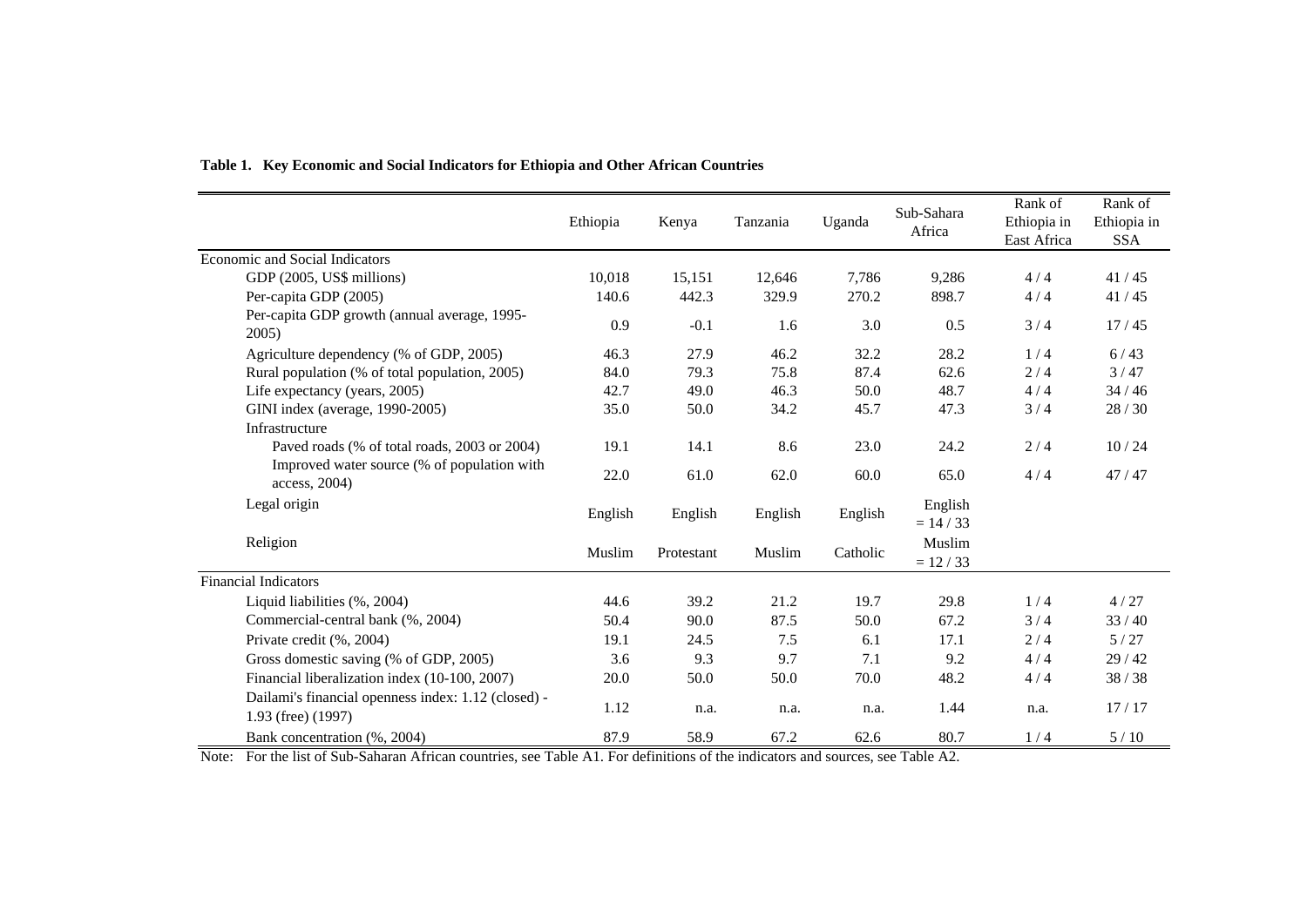**Table 2. Assets of Ethiopian Banks, 1998-2006**

|                   | Value (Millions of ETB)               | 1998   | 1999   | 2000   | 2001   | 2002   | 2003   | 2004   | 2005   | 2006   |
|-------------------|---------------------------------------|--------|--------|--------|--------|--------|--------|--------|--------|--------|
| State-owned banks |                                       | 19,732 | 19,936 | 23,417 | 25,035 | 25,673 | 27,697 | 33,113 | 35,001 | 37,646 |
|                   | Commercial Bank of Ethiopia           | 17,503 | 17,434 | 19,828 | 21,489 | 22,146 | 24,200 | 27,975 | 33,169 | 35,849 |
|                   | Development Bank of Ethiopia          | 2,229  | 2,502  | 2,615  | 2,578  | 2,569  | 2,555  | 4,081  | n.a.   | n.a.   |
|                   | <b>Construction and Business Bank</b> | n.a.   | n.a.   | 974    | 968    | 958    | 942    | 1,057  | 1,832  | 1,797  |
|                   | Private banks                         | 1,354  | 2,040  | 3,157  | 4,036  | 5,234  | 6,968  | 9,093  | 12,253 | 16,443 |
|                   | Dashen Bank                           | 511    | 674    | 865    | 1,100  | 1,486  | 1,991  | 2,677  | 3,420  | 4,546  |
|                   | <b>Awash International Bank</b>       | 452    | 536    | 759    | 907    | 1,112  | 1,401  | 1,770  | 2,226  | 2,954  |
|                   | Bank of Abyssinia                     | 206    | 388    | 718    | 896    | 1,142  | 1,333  | 1,585  | 2,057  | 2,834  |
|                   | Wegagen Bank                          | 185    | 366    | 514    | 583    | 646    | 889    | 1,140  | 1,616  | 2,259  |
|                   | <b>United Bank</b>                    | n.a.   | 76     | 143    | 214    | 314    | 469    | 674    | 1,073  | 1,599  |
|                   | Cooperative Bank of Oromia            | n.a.   | n.a.   | n.a.   | n.a.   | n.a.   | n.a.   | n.a.   | 129    | 224    |
|                   | <b>Nib International Bank</b>         | n.a.   | n.a.   | 158    | 336    | 534    | 885    | 1,247  | 1,732  | 2,027  |
| Total             |                                       | 21,086 | 21,976 | 26,574 | 29,071 | 30,907 | 34,665 | 42,206 | 47,254 | 54,089 |
| Share (%)         |                                       | 1998   | 1999   | 2000   | 2001   | 2002   | 2003   | 2004   | 2005   | 2006   |
|                   | State-owned banks                     | 93.6   | 90.7   | 88.1   | 86.1   | 83.1   | 79.9   | 78.5   | 74.1   | 69.6   |
|                   | Commercial Bank of Ethiopia           | 83.0   | 79.3   | 74.6   | 73.9   | 71.7   | 69.8   | 66.3   | 70.2   | 66.3   |
|                   | Development Bank of Ethiopia          | 10.6   | 11.4   | 9.8    | 8.9    | 8.3    | 7.4    | 9.7    | n.a.   | n.a.   |
|                   | <b>Construction and Business Bank</b> | n.a.   | n.a.   | 3.7    | 3.3    | 3.1    | 2.7    | 2.5    | 3.9    | 3.3    |
|                   | Private banks                         | 6.4    | 9.3    | 11.9   | 13.9   | 16.9   | 20.1   | 21.5   | 25.9   | 30.4   |
|                   | Dashen Bank                           | 2.4    | 3.1    | 3.3    | 3.8    | 4.8    | 5.7    | 6.3    | 7.2    | 8.4    |
|                   | <b>Awash International Bank</b>       | 2.1    | 2.4    | 2.9    | 3.1    | 3.6    | 4.0    | 4.2    | 4.7    | 5.5    |
|                   | Bank of Abyssinia                     | 1.0    | 1.8    | 2.7    | 3.1    | 3.7    | 3.8    | 3.8    | 4.4    | 5.2    |
|                   | Wegagen Bank                          | 0.9    | 1.7    | 1.9    | 2.0    | 2.1    | 2.6    | 2.7    | 3.4    | 4.2    |
|                   | <b>United Bank</b>                    | n.a.   | 0.3    | 0.5    | 0.7    | 1.0    | 1.4    | 1.6    | 2.3    | 3.0    |
|                   | Cooperative Bank of Oromia            | n.a.   | n.a.   | n.a.   | n.a.   | n.a.   | n.a.   | n.a.   | 0.3    | 0.4    |
|                   | Nib International Bank                | n.a.   | n.a.   | 0.6    | 1.2    | 1.7    | 2.6    | 3.0    | 3.7    | 3.7    |

Note: n.a. (not available)

Sources: Annual Reports of the individual banks.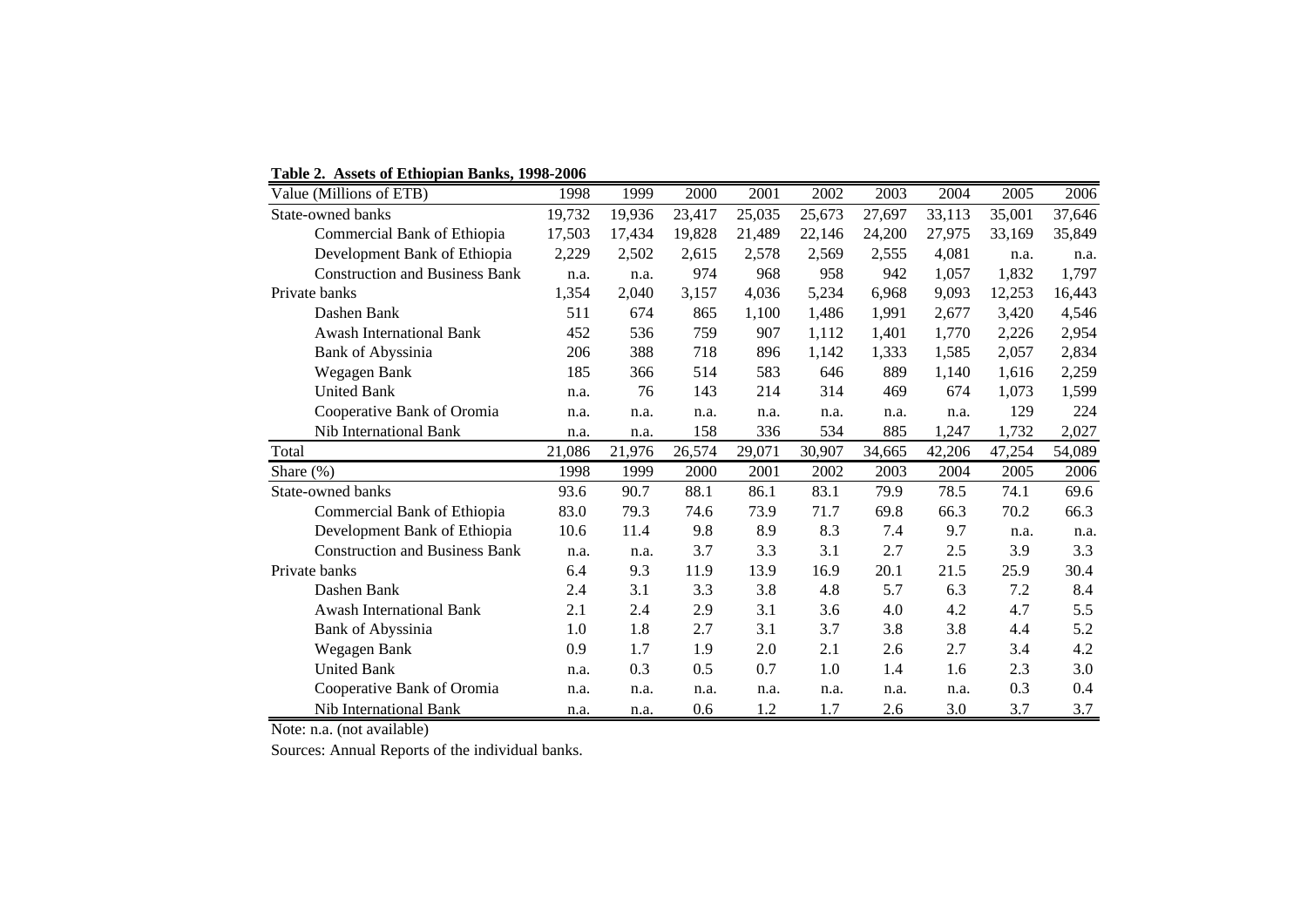|      |                          | <b>ROA</b> |              |         |             |         |
|------|--------------------------|------------|--------------|---------|-------------|---------|
|      | Value (millions of Birr) |            | Share $(\%)$ |         |             |         |
| year | State-owned              | Private    | State-owned  | Private | State-owned | Private |
| 1998 | 19732                    | 1354       | 93.6         | 6.4     | 0.015       | 0.005   |
| 1999 | 19936                    | 2040       | 90.7         | 9.3     | 0.007       | 0.016   |
| 2000 | 23417                    | 3157       | 88.1         | 11.9    | 0.011       | 0.014   |
| 2001 | 25035                    | 4036       | 86.1         | 13.9    | 0.005       | 0.020   |
| 2002 | 25673                    | 5234       | 83.1         | 16.9    | $-0.004$    | 0.012   |
| 2003 | 27697                    | 6968       | 79.9         | 20.1    | $-0.002$    | 0.011   |
| 2004 | 33113                    | 9093       | 78.5         | 21.5    | 0.005       | 0.021   |
| 2005 | 35001                    | 12253      | 74.1         | 25.9    | 0.013       | 0.021   |
| 2006 | 37646                    | 16443      | 69.6         | 30.4    | 0.027       | 0.022   |

**Table 3. Total Assets and Return on Assets (ROA) for State-Owned and Private Banks, 1998-2006**

Notes: 1) Total assets are sum of assets for state-owned and private banks.

2) ROA is average for public and private banks.

Sources: Annual Reports of the individual banks.

| Table 4. Interest-Rate Spreads between State-Owned and Private Banks, 1998-2006 |  |  |  |
|---------------------------------------------------------------------------------|--|--|--|
|                                                                                 |  |  |  |

|      | Interest rate spread |         | Lending rate |         | Deposit rate |         |
|------|----------------------|---------|--------------|---------|--------------|---------|
| year | State-owned          | Private | State-owned  | Private | State-owned  | Private |
| 1998 | 4.5                  | 5.0     | 10.5         | 11.0    | 6.0          | 6.0     |
| 1999 | 4.5                  | 5.0     | 10.5         | 11.0    | 6.0          | 6.0     |
| 2000 | 4.5                  | 5.3     | 10.5         | 11.3    | 6.0          | 6.0     |
| 2001 | 4.5                  | 5.4     | 10.5         | 11.4    | 6.0          | 6.0     |
| 2002 | 5.0                  | 6.4     | 8.0          | 9.4     | 3.0          | 3.0     |
| 2003 | 5.0                  | 6.5     | 8.0          | 9.5     | 3.0          | 3.0     |
| 2004 | 5.0                  | 6.4     | 8.0          | 9.4     | 3.0          | 3.0     |
| 2005 | 5.0                  | 6.0     | 8.0          | 9.0     | 3.0          | 3.0     |
| 2006 | 5.0                  | 6.0     | 8.0          | 9.0     | 3.0          | 3.0     |

Note: Figures are average for state-owned and private banks.

Sources: Annual Reports of the individual banks.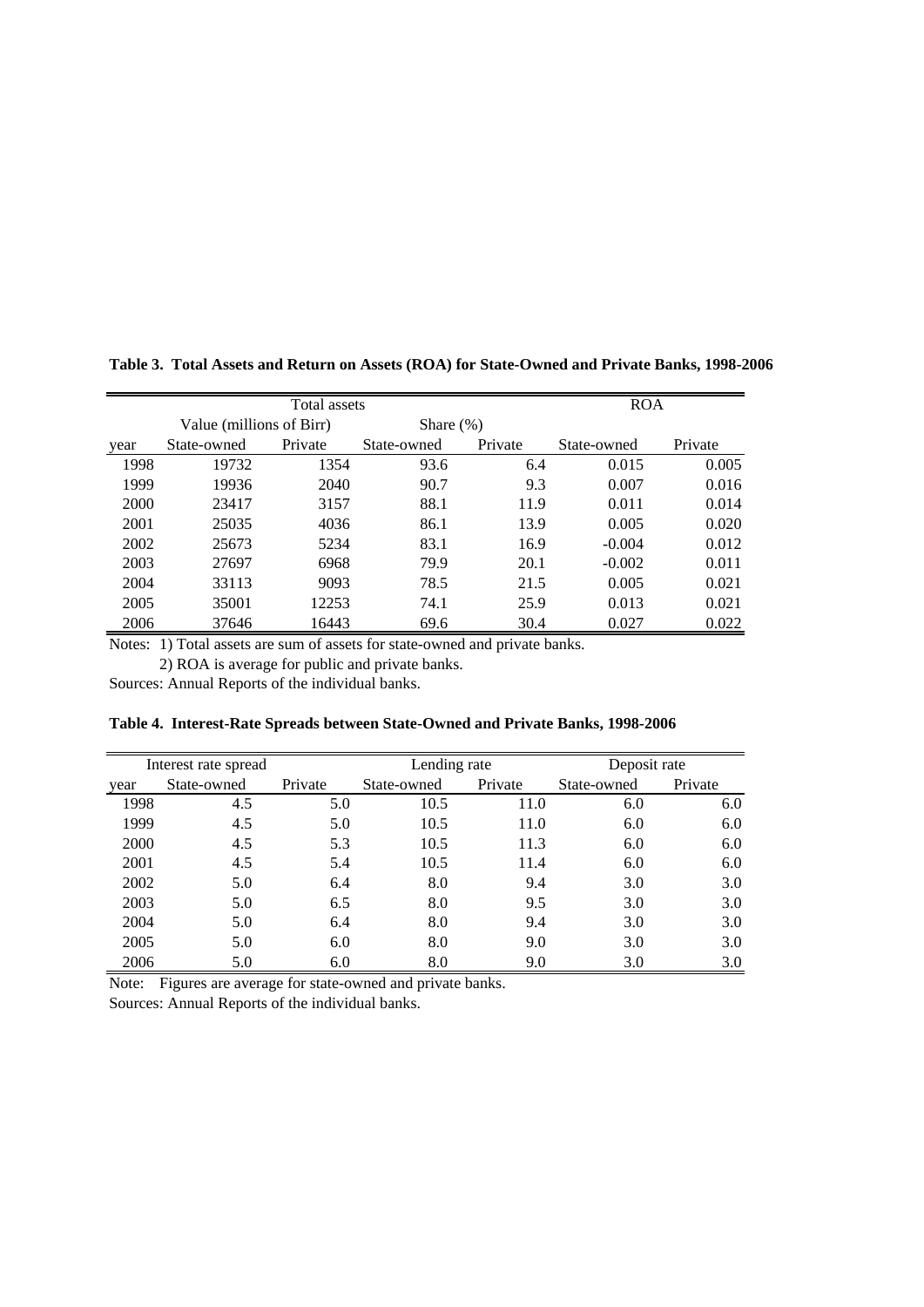|                        | Cost-asset   | <b>ROA</b> | Interest rate |
|------------------------|--------------|------------|---------------|
|                        | ratio        |            | spread        |
| State-owned bank dummy | $0.016*$     | $-0.017*$  | $-0.015***$   |
|                        | [0.009]      | [0.009]    | [0.005]       |
| Market share           | 0.004        | $-0.002$   | $-0.001$      |
|                        | [0.005]      | [0.005]    | [0.003]       |
| Lag of log of assets   | $-0.008$ *** | $0.005**$  | $0.003**$     |
|                        | [0.002]      | [0.002]    | [0.001]       |
| Constant               | $0.104***$   | $-0.013$   | $0.040***$    |
|                        | [0.014]      | [0.014]    | [0.009]       |
| R-squared              | 0.224        | 0.189      | 0.207         |
| Ν                      | 66           | 66         | 62            |

**Table 5. Differences in Performance of State-Owned and Private Banks**

Notes: 1) Random-effect model is used for the estimation.

2) \*\*\*, \*\*, and \* indicate statistically significant at 1%, 5%, and 10% levels, respectively.

3) Standard errors are in brackets.

Sources: Annual Reports of the individual banks.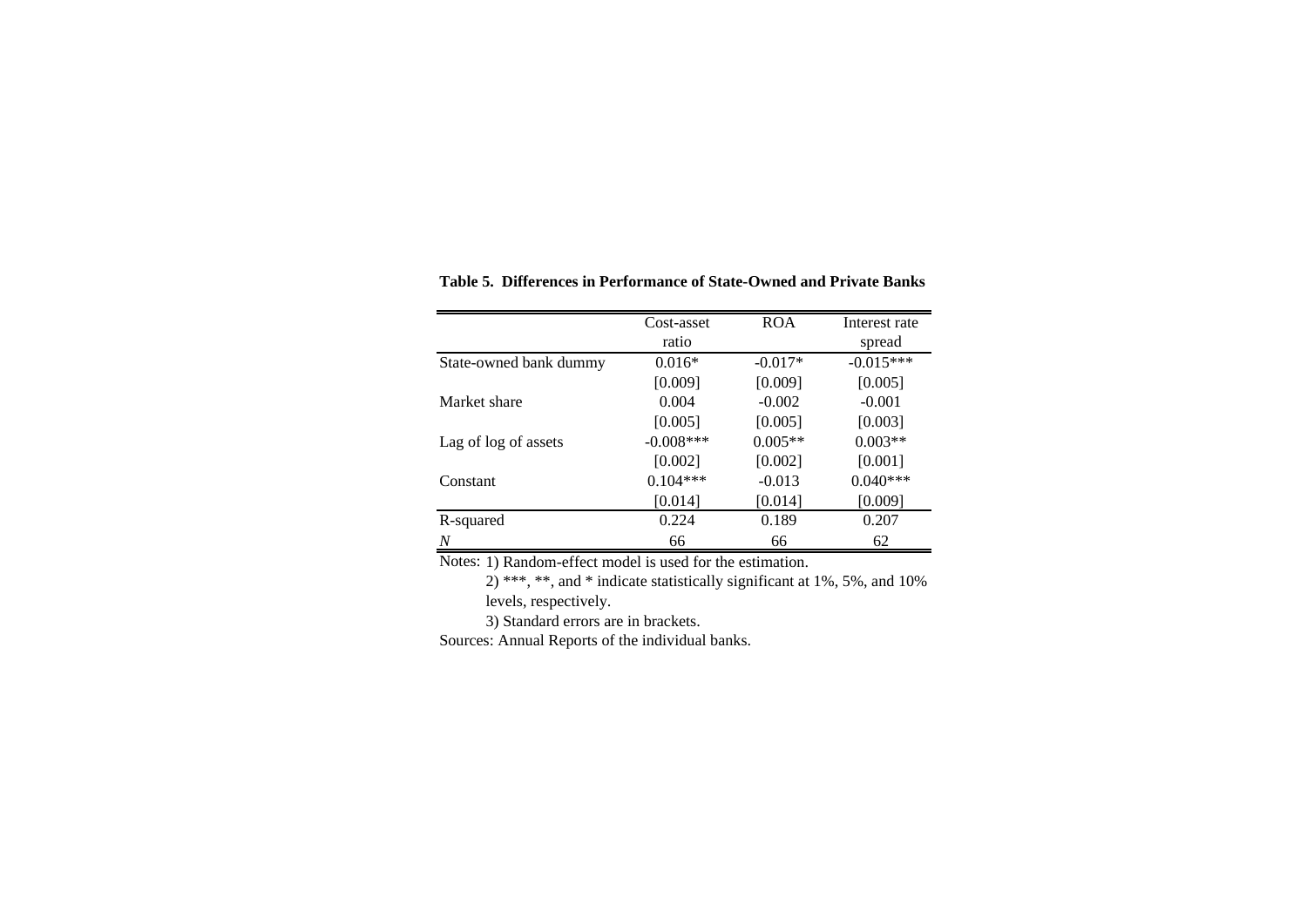| Angola                   | Madagascar            |
|--------------------------|-----------------------|
| Benin                    | Malawi                |
| <b>Botswana</b>          | Mali                  |
| <b>Burkina Faso</b>      | Mauritania            |
| Burundi                  | <b>Mauritius</b>      |
| Cameroon                 | Mayotte               |
| Cape Verde               | Mozambique            |
| Central African Republic | Namibia               |
| Chad                     | Niger                 |
| Comoros                  | Nigeria               |
| Congo, Dem. Rep.         | Rwanda                |
| Congo, Rep.              | Sao Tome and Principe |
| Cote d'Ivoire            | Senegal               |
| <b>Equatorial Guinea</b> | Seychelles            |
| Eritrea                  | Sierra Leone          |
| Ethiopia                 | Somalia               |
| Gabon                    | South Africa          |
| Gambia, The              | Sudan                 |
| Ghana                    | Swaziland             |
| Guinea                   | Tanzania              |
| Guinea-Bissau            | Togo                  |
| Kenya                    | Uganda                |
| Lesotho                  | Zambia                |
| Liberia                  | Zimbabwe              |

**Table A1. Sub-Saharan African Countries**